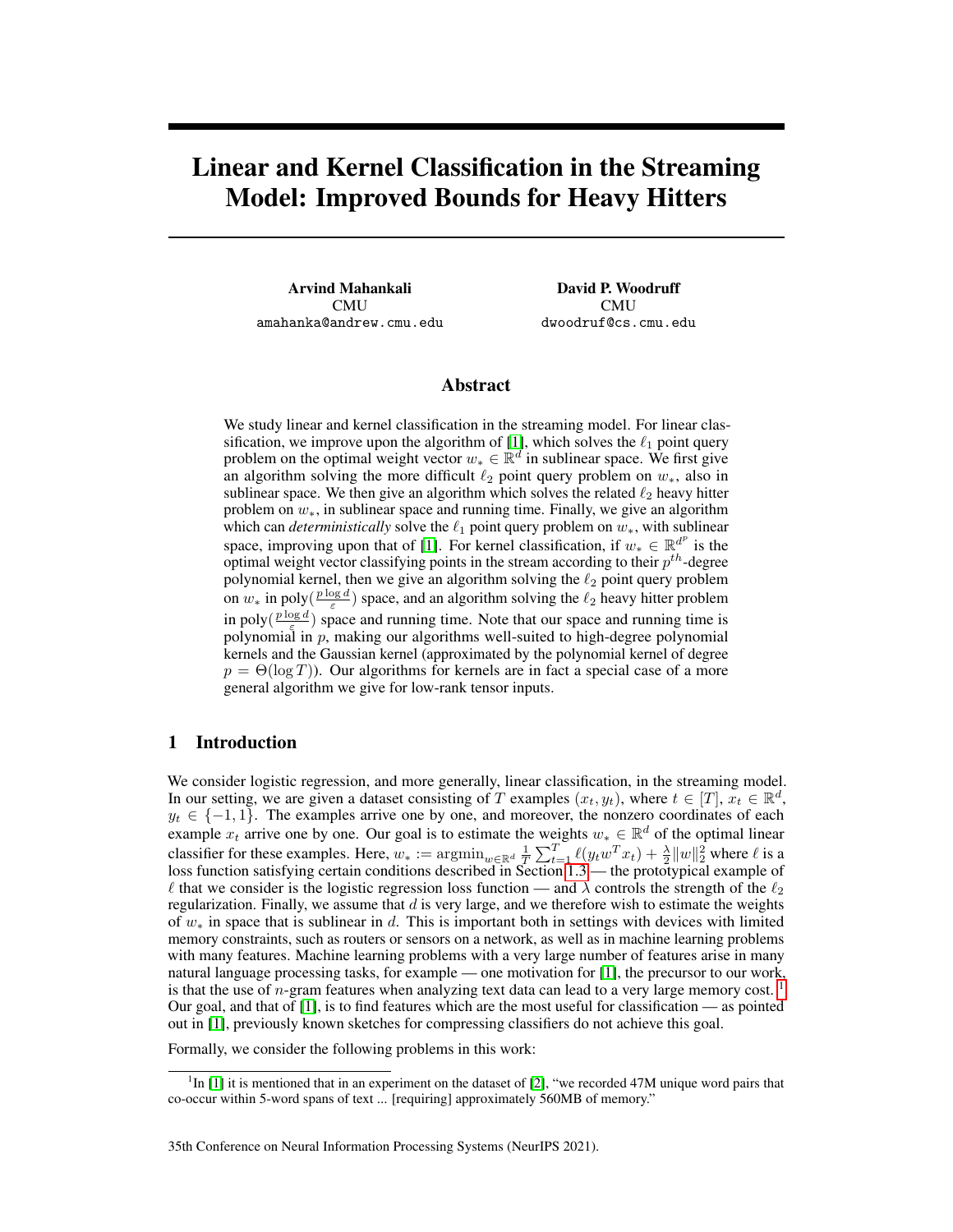**Problem 1** ( $\ell_p$  Point Query, for  $p = 1, 2$ ). Let  $\varepsilon \in (0, 1)$ . At any time  $t \in [T]$  in the stream, given an *arbitrary query*  $i \in [d]$ *, the goal is to output*  $\widehat{w_i}$  *such that*  $|\widehat{w_i} - w_{*,i}| \leq \varepsilon \|w_{*}\|_p$ *.* 

**Problem 2** ( $\ell_2$  Heavy Hitters). Let  $\varepsilon \in (0,1)$ . At any time  $t \in [T]$  in the stream, the goal is to output *a* list  $L \subset [d]$  *of size at most*  $O(\frac{1}{\varepsilon^2})$  *such that*  $L$  *contains all indices*  $i \in [d]$  *such that*  $|w_{*,i}| \geq \varepsilon ||w_*||_2$ .

Interpretability is one of the main motivations for the above problem formulations — as argued by [\[1\]](#page-10-0), finding the largest weights in  $w_*$  is equivalent to determining which features are the most important in classification. Also, note that  $\ell_2$  point query is strictly more difficult than  $\ell_1$  point query — to see In classification. Also, note that  $\ell_2$  point query is strictly more difficult than  $\ell_1$  point query — to see why, note that in the worst case,  $||w_*||_1$  can be larger than  $||w_*||_2$  by a  $\sqrt{d}$  factor. Thus, for insta if an algorithm uses  $poly(\varepsilon^{-1} \log d)$  space to solve  $\ell_1$  point query, then it will use at least  $d^{O(1)}$  space to solve  $\ell_2$  point query (by replacing  $\epsilon$  with  $\epsilon/\sqrt{d}$ ), which is far too large in streaming settings.

#### 1.1 Our Contributions

 $\ell_2$  point query and heavy hitters (via a reduction to turnstile  $\ell_2$  point query and heavy hitters) We give efficient algorithms for solving  $\ell_2$  point query and  $\ell_2$  heavy hitters. In the approach of [\[1\]](#page-10-0), a single Countsketch matrix [\[3\]](#page-10-2) is used to maintain a sketch  $z_t$  of the weights.  $z_t$  is updated by online gradient descent according to  $z_{t+1} \leftarrow (1 - \lambda \eta_t) z_t - \eta_t y_t \ell'(y_t z_t^T R x_t) R x_t$ , where R is a Countsketch matrix scaled by  $1/\sqrt{s}$ , where s is the column sparsity of  $R$  — by [\[4\]](#page-10-3), R is a Johnson-Lindenstrauss (JL) transform if s is chosen to be large enough. To estimate the coordinates of  $w_*$ , the recovery procedure of [[3](#page-10-2)] is applied to  $\sqrt{s}\overline{z}$ , where  $\overline{z} = (\sum_{t=1}^{T} z_t)/T$ . In addition, [\[1\]](#page-10-0) only obtains the  $\ell_1$ point query guarantee, since the JL property of  $R$  is only applied to show that  $R$  preserves the inner products between  $e_1, e_2, \ldots, e_d$ .

To resolve both of these issues, we decouple the JL matrix from the point query/heavy hitters sketch, i.e., we use a JL matrix R, and a separate sketch S for  $\ell_2$  point query/heavy hitters in the well-studied turnstile streaming model. First, we maintain  $z_t$ , which is updated using online gradient descent as in [\[1\]](#page-10-0). In addition, we maintain an additional vector  $\widehat{w_t} \in \mathbb{R}$ <br> $\widehat{w_{t+1}} \leftarrow (1 - \lambda v_t) \widehat{w_t} - v_t u_t \ell'(u_t z^T R x_t) x_t$ . The motivation for  $d$ , which is updated according to  $\widehat{w_{t+1}} \leftarrow (1 - \lambda \eta_t) \widehat{w_t} - \eta_t y_t \ell' (y_t z_t^T R x_t) x_t$ . The motivation for this update is that it is essentially<br>the online gradient descent update  $w_{t+1} \leftarrow (1 - \lambda v_t) w_t - v_t y_t \ell' (u_t y_t^T x_t) x_t$ , we would perform the online gradient descent update  $w_{t+1} \leftarrow (1 - \lambda \eta_t) w_t - \eta_t y_t \ell'(y_t w_t^T x_t) x_t$  we would perform without any sketching, but we replace  $\ell'(y_t w_t^T x_t)$  with  $\ell'(y_t z_t^T R x_t)$  due to space constraints. We do not have enough space to explicitly maintain  $\widehat{w_t}$ , but since the updates to  $\widehat{w_t}$  are additive, we can<br>still give it as the input to a turnstile streaming algorithm for  $\ell_2$  point query/heavy hitters. We sho still give it as the input to a turnstile streaming algorithm for  $\ell_2$  point query/heavy hitters. We show that  $\widehat{\omega}_T = \frac{1}{T} \sum_{t=1}^T \widehat{\omega}_t$  is close to  $w_*$  in  $\ell_2$  norm, and thus it suffices to solve  $\ell_2$  point query and  $\ell_2$  heavy hitters on  $\overline{\hat{w}_T}$ . In summary, we give algorithms for  $\ell_2$  point query and heavy hitters with  $O(\varepsilon^{-2} \log(dT/\delta))$  space and  $1 - \delta$  success probability.

**Deterministic**  $\ell_1$  **point query** In addition, we show that  $\ell_1$  point query can be solved *deterministically*, and with space complexity  $O(\varepsilon^{-2} \log(d))$ , which is smaller than the  $O(\varepsilon^{-4} \log^3(d/\delta))$ space complexity of [\[1\]](#page-10-0). Deterministic sketches are useful as they allow for inputs to be chosen as a function of past responses of the sketching algorithm, and thus provide adversarial robustness [\[5\]](#page-10-4). To obtain a deterministic algorithm, we replace the Countsketch matrix used by [\[1\]](#page-10-0) with an  $ε$ -incoherent matrix. Here, an *ε*-incoherent matrix  $R ∈ ℝ<sup>s×d</sup>$  is one whose columns are *almost orthonormal*, meaning that for all  $i \neq j$ ,  $|\langle R_i, R_j \rangle| \leq \varepsilon$ , and all columns of R have  $\ell_2$  norm 1. Matrices that are  $\varepsilon$ -incoherent were previously applied to streaming problems by [\[6\]](#page-10-5), and can be constructed deterministically. To improve on the space complexity of [\[1\]](#page-10-0), we change the recovery procedure: to estimate  $w_{*,i}$ , we simply compute  $\langle R_i, z \rangle$  where z is the compressed weight vector, rather than applying the Countsketch recovery procedure of [\[3\]](#page-10-2).

 $\ell_2$  point query (via a combined JL/point query sketch) Inspired by our deterministic  $\ell_1$  point query algorithm, we provide an alternative algorithm for  $\ell_2$  point query, for which the space complexity has a smaller dependence on  $1/\lambda$ . We observe that the sparse JL transform of [\[4\]](#page-10-3) can be used not only to preserve norms with high probability (i.e., to satisfy the JL lemma) but also to provide an  $\ell_2$  point query sketch directly, using a different  $\ell_2$  point query recovery procedure. Our procedure does not involve any median based operations. Instead, to estimate  $w_{*,i}$  given the compressed weight does not involve any median based operations. Instead, to estimate  $w_{*,i}$  given the compressed weight vector z, we simply compute  $\langle R_i, z \rangle$ . Recall that [\[1\]](#page-10-0) multiplies the sketching matrix R by  $\sqrt{s}$  in order to perform the recovery procedure of [\[3\]](#page-10-2) — our new procedure also avoids this rescaling, and thus achieves a space complexity of  $O(\varepsilon^{-2} \log(dT/\delta))$  up to problem-dependent parameters. The space complexity of this algorithm has a smaller dependence on  $1/\lambda$  compared to our  $\ell_2$  point query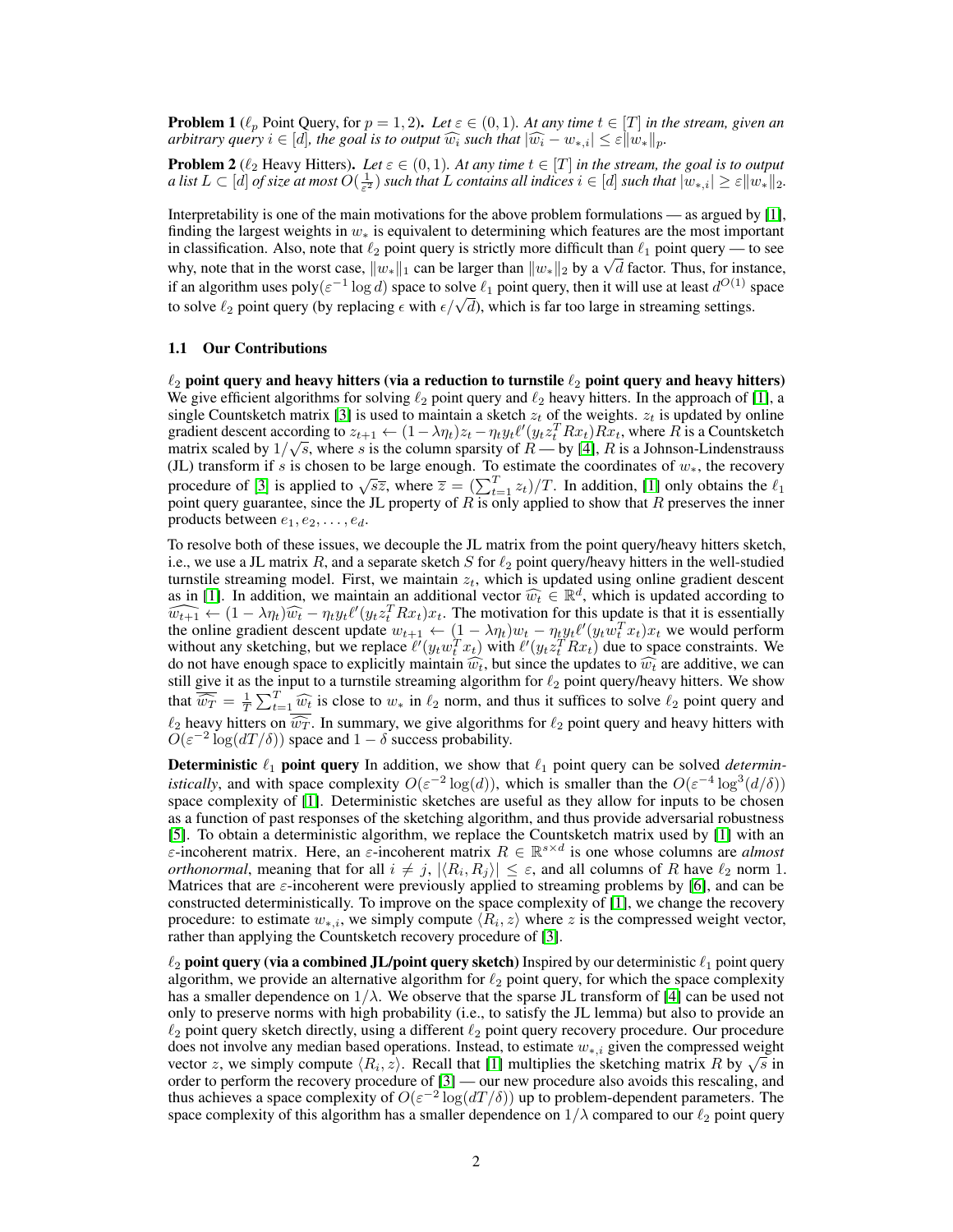algorithm discussed above. In addition, we use online gradient descent regret bounds to show that the estimation error of our algorithms involves a term that is proportional to  $\frac{1}{T^{1/4}}$ . Thus, for the error to be at most  $\varepsilon ||w_*||_2$  or  $\varepsilon ||w_*||_1$ , T must be at least a certain value. Our  $\ell_2$  point query algorithm using a combined JL/point query sketch requires T to grow as  $\frac{1}{\lambda^4}$ , as opposed to our  $\ell_2$  point query algorithm which makes a black-box reduction to the turnstile model, which requires T to grow as  $\frac{1}{\lambda^8}$ .

The main idea of this algorithm is the observation that if  $w_*$  is the optimal weight vector, then  $\langle Rw_*, Re_i \rangle$  is a good estimate of  $\langle w_*, e_i \rangle = w_{*,i}$  — this motivates our query procedure. Note that this fact is implicit in the guarantees of a JL matrix. This recovery procedure has also been used for turnstile  $\ell_1$  point query by [\[6\]](#page-10-5) (which motivated our deterministic  $\ell_1$  point query algorithm above). The same recovery procedure was also used by [\[7\]](#page-10-6), in the context of distributed differentially private heavy hitters. To our knowledge, our work is the first to use this idea in the setting of  $\ell_2$  point query for linear classification. Note that for  $\ell_2$  point query in the turnstile model, it is preferable to use Countsketch (Countsketch is also used by [\[1\]](#page-10-0)), since for an update to a single coordinate, the update time with Countsketch is  $O(\log(1/\delta))$ , while the update time when using a sparse JL matrix [\[4\]](#page-10-3) is  $O(\varepsilon^{-1} \log(1/\delta))$ . However, in the context of linear classification, we find that using a JL matrix with the recovery procedure  $\langle Rw_*, Re_i \rangle \approx w_{*,i}$  reduces the space complexity by a factor of  $poly(\varepsilon^{-1} \log(d/\delta))$ , as long as  $T = O(d)$ . This is because the sketching matrix already needs to be a JL matrix in order to preserve certain inner products. In this case, using the Countsketch recovery The matrix in order to preserve certain inner products. In this case, using the Countsketch recovery procedure requires scaling  $\overline{z}$  by a factor of  $\sqrt{s}$  where s is the column sparsity of R, which in turn requires increasing the accuracy parameter  $\varepsilon$  of R in order to solve  $\ell_2$  point query (or  $\ell_1$  point query).

Worst-case data order guarantees For all of our algorithms, we do not make assumptions on the order of the  $x_t$ , unlike [\[1\]](#page-10-0). In [1] the pairs in the set  $\{(x_1, y_1), \ldots, (x_T, y_T)\}$  are required to arrive in the stream in a uniformly random order. The following is given in [\[1\]](#page-10-0) as a heuristic explanation: "we believe this condition is necessary to avoid worst-case adversarial orderings of the data points since the WM-Sketch update at any time step depends on the state of the sketch itself, adversarial orderings can potentially lead to high error accumulation ... Intuitively, it seems reasonable to expect that we would need an 'average case' ordering of the stream in order to obtain a similar recovery guarantee to the batch setting." It is perhaps surprising then that we are able to entirely remove this assumption. We do this by showing that instead of using Corollary 1 of [\[8\]](#page-10-7) (which is used by [\[1\]](#page-10-0)) we can use an argument from first principles based on online gradient descent regret bounds.

Classification with tensor inputs We consider a variant of linear classification where the inputs  $x_t$  and the weight vector  $w_*$  are p-th order tensors (i.e., are vectors in  $\mathbb{R}^{d^p}$ ) and moreover, the  $x_t$ have rank at most k, meaning  $x_t = \sum_{i=1}^k x_t^{(i,1)} \otimes x_t^{(i,2)} \otimes \ldots \otimes x_t^{(i,p)}$ , where the  $x_t^{(i,j)} \in \mathbb{R}^d$ . This is motivated by applications of tensor regression, for instance in neuroimaging [\[9,](#page-10-8) [10\]](#page-10-9), where the covariates have a tensor product structure. Furthermore, the  $x_t$  may be of low rank in applications for instance, in the case  $p = 2$ , [\[9\]](#page-10-8) mentions that in [\[10\]](#page-10-9), tensor regression is performed after principal component analysis is first performed on the  $x_t$ . In such a setting, we wish to obtain  $\ell_2$  point query and heavy hitters algorithms with at most a polynomial dependence on  $\log d$  and  $1/\varepsilon$ , and moreover a polynomial dependence on  $p$ . To achieve this, we use tensor sketching techniques of [\[11\]](#page-10-10), which develops a sketching matrix  $M \in \mathbb{R}^{m \times d^p}$ , where  $m = \text{poly}(\varepsilon^{-1} p \log d)$ , such that M is a JL matrix, and  $Mx^{\otimes p}$  can be computed very efficiently for  $x \in \mathbb{R}^d$  (specifically, in poly $(\varepsilon^{-1}p \log d) \cdot$ nnz $(x)$ ) time), without explicitly forming  $x^{\otimes p}$ . Thus, for  $\ell_2$  point query, we can use M in the same way we use the sparse JL matrix of [\[4\]](#page-10-3) in the combined JL/point query sketch above.

For  $\ell_2$  heavy hitters, our algorithm is as follows: (1) for each mode  $i \in [p]$ , we determine the coordinates  $j \in [d]$  which contribute more than an  $\varepsilon$  fraction of the  $\ell_2$  norm of  $w_*$  — in other words, we want to find all  $j \in [d]$  such that  $||w_*(:,...,:,j,:,...,:)||_2 \geq \varepsilon ||w_*||_2$ , where  $w_*(:,...,:,j,:)$ , ..., :) consists of those coordinates of  $w_*$  which have index j in the i<sup>th</sup> mode. This gives us a list  $L_i \subset [d]$  of size at most  $O(1/\varepsilon^2)$ , for each  $i \in [p]$ . (2) Then, we find the (at most  $O(1/\varepsilon^2)$ ) indices  $(i_1, \ldots, i_p)$  of  $w_*$  in  $[d]^p$  such that  $|w_*(i_1, i_2, \ldots, i_p)| \geq \varepsilon ||w_*||_2$ . We do step (2) using the  $L_i$ , by inductively constructing *prefixes* of these coordinates, one mode at a time. For each  $i \in [p]$ , we build an auxiliary data structure which can estimate  $\|w(j_1,\ldots,j_i,:,\ldots,:)\|_2$  for any prefix  $(j_1,\ldots,j_i)$ of length i — this is also done by using the sketching matrix of [\[11\]](#page-10-10). Both our  $\ell_2$  point query and  $\ell_2$  heavy hitters algorithms for  $p^{th}$ -order tensor inputs have  $\text{poly}(\varepsilon^{-1}p\log(dT/\delta))$  space and query time, and  $\text{poly}(\varepsilon^{-1}p\log(dT/\delta))\sum \text{nnz}(x_t^{(i,j)})$  update time, up to problem-dependent parameters.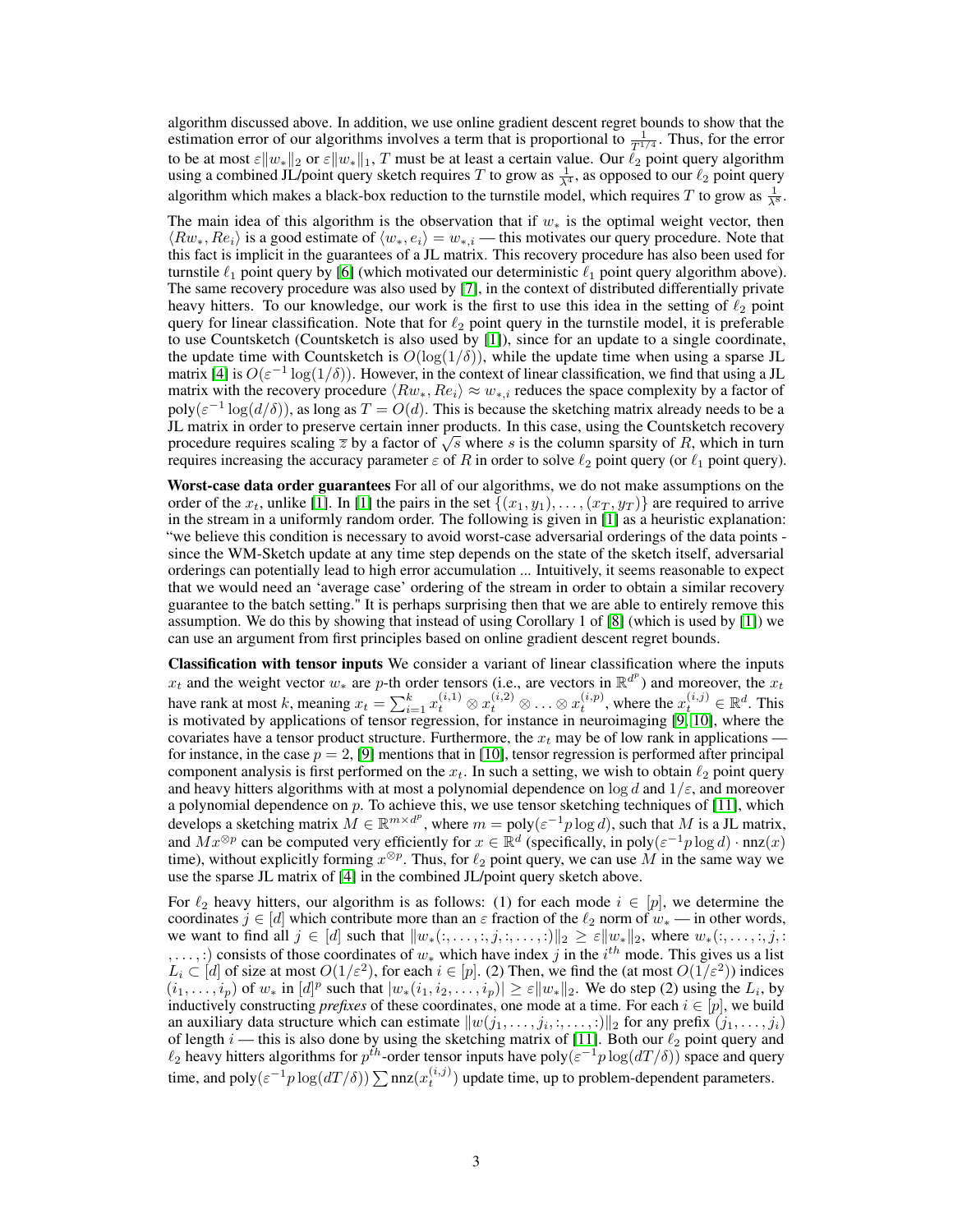When the inputs are  $p^{th}$  order tensors of low rank, our  $\ell_2$  point query and heavy hitters algorithms for tensor inputs give significant savings in update time when compared to standard  $\ell_2$  point query/heavy hitters algorithms. To see why, note that when the  $x_t$  are rank-k tensors, the update to  $\widehat{w_t}$  (defined above) is  $\widehat{w_{t+1}} \leftarrow (1 - \lambda \eta_t) \widehat{w_t} - \eta_t y_t \ell'(y_t z_t^T M x_t) \sum_{i=1}^k x_t^{(i,1)} \otimes x_t^{(i,2)} \otimes \ldots \otimes x_t^{(i,p)}$ . Using a standard  $\ell_2$  heavy hitters algorithm on  $\widehat{w_t}$  requires explicitly forming  $x_t^{(i,1)} \otimes x_t^{(i,2)} \otimes \ldots \otimes x_t^{(i,p)}$ if the  $x_t^{(i,j)}$  are dense, then standard  $\ell_2$  heavy hitters algorithms would require at least  $d^p$  update time, as opposed to our algorithm, which only has  $poly(\varepsilon^{-1}p \log(dT/\delta)) \cdot k\tilde{d}$  update time — even when  $p = 2$ , if k is small, then this is a significant improvement.

Kernel classification Kernel logistic regression (KLR) is a well-known classification method in the field of statistical learning, see e.g., [\[12\]](#page-10-11) and its many citations. We obtain the first results for finding the large weights of a classifier in the kernel space for the polynomial and Gaussian kernels. A succinct summary of the classifier, such as its list of heavy hitters with their approximate values, is especially important for kernel classification, since the dimension of the kernel space can be much larger than  $d$ , and in the case of the Gaussian kernel, even infinite. In this setting, for the polynomial kernel, classification is done using  $x_t^{\otimes p}$  to predict  $y_t$  — thus, this is a special case of the setting where  $x_t$  is a tensor of rank at most k, discussed above. As in [\[11\]](#page-10-10), we can approximate the Gaussian kernel via a Taylor expansion, using a polynomial kernel of degree  $O(\log T)$ . Note that if  $(i_1, i_2, \ldots, i_p)$  is an index in  $[d]^p$  and  $(j_1, j_2, \ldots, j_p)$  is a re-ordering of  $(i_1, i_2, \ldots, i_p)$ , then one may want to consider  $x_{i_1} \ldots x_{i_p}$  and  $x_{j_1} \ldots x_{j_p}$  to be the same feature. To get around this, suppose  $(i_1, i_2, \ldots, i_p)$  has a Hamming distance of at most c from the set of indices of the form  $(i, i, \ldots, i)$ and it is an  $\varepsilon$ -heavy hitter when ignoring permutations (formally defined in the appendix). Then, if we apply our algorithms from the low-rank tensor setting with an accuracy of  $\varepsilon/p^{c/2}$ ,  $(i_1, i_2, \ldots, i_p)$ will be detected as a heavy hitter. An interesting open question is whether this can be done in  $poly(\varepsilon^{-1}p \log(dT/\delta))$  space even when c is equal to p. We leave this question to future work.

**Experiments** We empirically compare both of our algorithms for  $\ell_2$  point query with the WM-Sketch algorithm of  $[1]$ , <sup>[2](#page-3-0)</sup> where all three algorithms are restricted to certain memory budgets, following the setup of [\[1\]](#page-10-0). Our  $\ell_2$  point query algorithm that makes use of a combined JL/point query sketch leads to improved performance in estimating  $w_*$  compared to the WM-Sketch algorithm, with significantly improved performance for a larger memory budget on the RCV1 dataset [\[13\]](#page-10-12), though the WM-Sketch algorithm performed better than our black-box reduction-based  $\ell_2$  point query algorithm. For smaller memory budgets, these two algorithms appeared to have similar weight recovery performance on the RCV1 dataset, but our other  $\ell_2$  point query algorithm using a black-box reduction to turnstile  $\ell_2$ point query had much lower error in recovering the top weights.

Using the Top Weights or Compressed Classifiers for Classification Here we give additional motivation for estimating the top weights of  $w_*$ , or applying sketching to classifiers. We performed an experiment on the RCV1 dataset [\[13\]](#page-10-12), which we divided into a training and testing half — we obtained a weight vector  $w \in \mathbb{R}^d$  by using online logistic regression on the training half, and computed the accuracy when using  $w^K$  for linear classification on the testing half (where  $w^K$  is the K-sparse vector whose entries are the top  $K$  entries of  $w$ ). One noteworthy result of this experiment is that when  $K = 400$ , the accuracy on the testing half is 93.9%, while the full weight vector w (which has 41130 nonzero coordinates) achieves 95.7% accuracy. The full details of these experiments are given in Appendix [F.](#page--1-0) We do acknowledge that there are no theoretical guarantees for using only the top  $K$ weights for  $K \ll d$ , and there may be datasets where using the top K weights of  $w_*$  may not lead to good performance unless K is very large. We give theoretical guarantees for using a *compressed* classifier, that is, using  $\overline{z}^T R$  instead of  $w_*$  where R is a sparse JL matrix and  $\overline{z}$  is the average iterate of sketched online logistic regression: if  $L = \frac{1}{T} \sum_{t=1}^{T} \ell(y_t w_*^T x_t)$  and  $\hat{L} = \frac{1}{T} \sum_{t=1}^{T} \ell(y_t \overline{z}^T R x_t)$ , then  $|L_* - \hat{L}| \leq \varepsilon \|w_*\|_2$  as long as R has  $O(\varepsilon^{-2}H^2 \log(dT/\delta))$  rows (up to problem dependent parameters) and  $T$  is a certain value. We give full details in Appendix [E.](#page--1-0) Finally, we note that in parameters) and 1 is a certain value. We give full details in Appendix E. Finally, we note that in a stream, finding  $\ell_2$  heavy hitters in the turnstile model requires  $\min(\sqrt{d}/\varepsilon, \log(1/\delta)/\varepsilon^2)$  space, by Theorem 4.3 of [\[14\]](#page-11-0). In particular, estimating all the coordinates would require poly(d) space, meaning that if we wish to obtain sublinear space complexity in our setting, it is reasonable to expect that we cannot do better than estimating the heavy hitters, without additional assumptions.

<span id="page-3-0"></span><sup>&</sup>lt;sup>2</sup>We use the implementation by the authors of  $[1]$  at [https://github.com/stanford-futuredata/](https://github.com/stanford-futuredata/wmsketch) [wmsketch](https://github.com/stanford-futuredata/wmsketch). Our implementations of our  $\ell_2$  point query algorithms are also based on their code.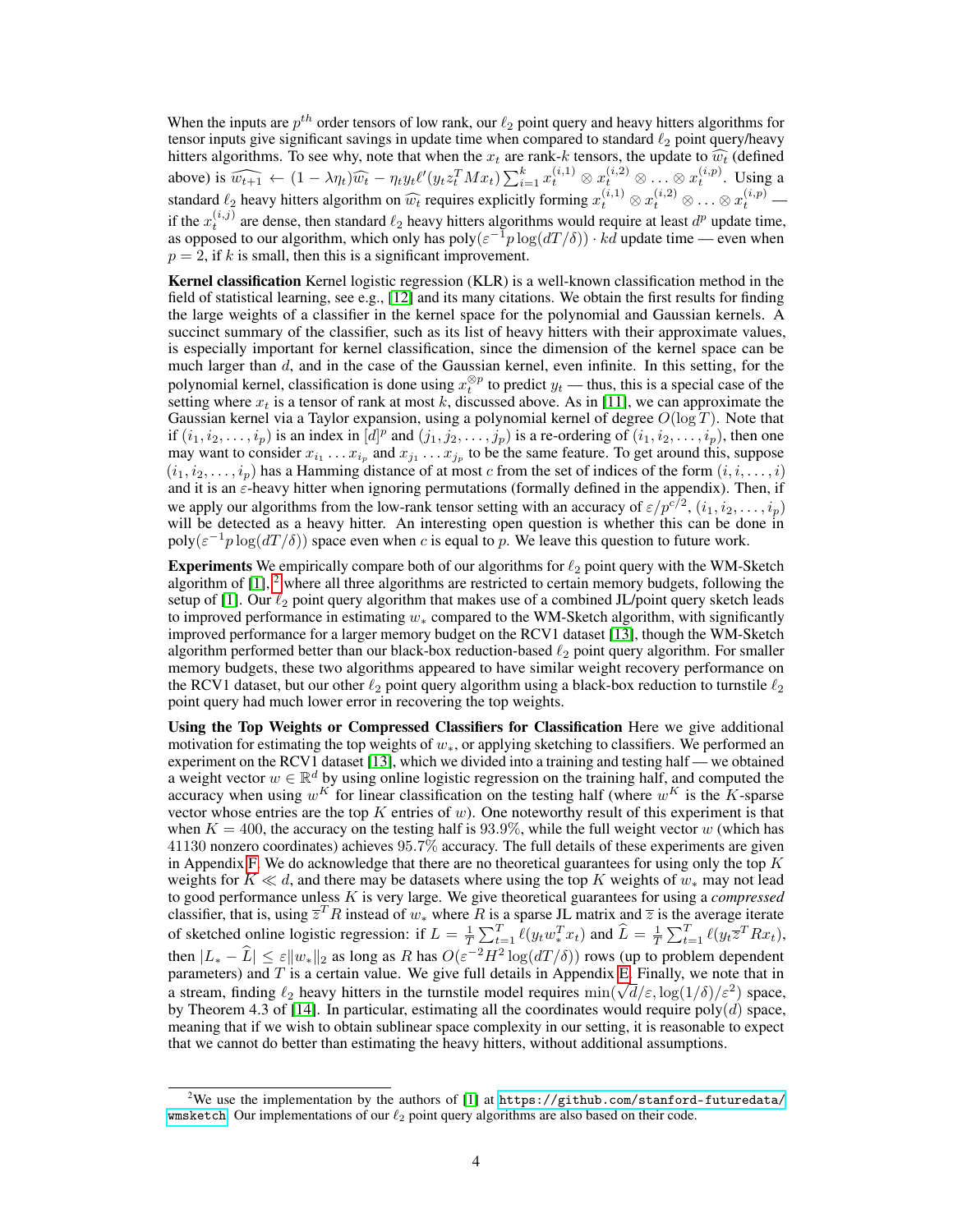#### 1.2 Related work

Turnstile Point Query and Heavy Hitters There is a large body of work on finding the heavy hitters in a data stream. For a survey, see, e.g., [\[15\]](#page-11-1). Of particular relevance to this work is the CountSketch algorithm of [\[3\]](#page-10-2) for finding  $\ell_2$  heavy hitters. We note that [\[16,](#page-11-2) [17\]](#page-11-3) improve the memory of the algorithm of [\[3\]](#page-10-2) by a logarithmic factor, but do not handle negative updates, which may arise in our setting. We also need deterministic algorithms for finding  $\ell_1$  heavy hitters, and we use the algorithms of [\[6\]](#page-10-5) which use  $\epsilon$ -incoherent matrices, and improve upon the earlier work of Ganguly [\[18\]](#page-11-4). We note that the CountMin algorithm of [\[19\]](#page-11-5) also achieves the  $\ell_1$  heavy hitter guarantee, though it is randomized, while here we seek a stronger deterministic guarantee. Indeed, for randomized algorithms, we can achieve the stronger  $\ell_2$  heavy hitter guarantee.

Point Query and Heavy Hitters for Classification/Regression The work that is most closely re-lated to ours is [\[1\]](#page-10-0), which solves  $\ell_1$  point query on  $w_*$  in the streaming model, and achieves  $O(\varepsilon^{-4} \log^3(d/\delta))$  space up to problem-dependent parameters. Unlike [\[1\]](#page-10-0), we give an algorithm with provable guarantees for finding the at most  $\varepsilon^{-2}$  heavy hitters in *sublinear* time, and we solve the stronger  $\ell_2$  point query and heavy hitters problems in addition to  $\ell_1$  point query.

Another related work with a somewhat different focus from ours is MISSION [\[20\]](#page-11-6). The MISSION algorithm finds a k-sparse solution for least-squares regression in low space, using Countsketch. [\[20\]](#page-11-6) modifies the SGD algorithm: in each iteration, a uniformly random training example is selected and the SGD update is given to a Countsketch data structure — then, Countsketch is used to select the top  $k$  features, and the vector with these  $k$  non-zero coordinates is used for the next SGD update. MISSION focuses on convergence of the iterates  $\beta^t$  to a k-sparse vector  $\beta^*$ , while in the analyses of our  $\ell_2$  point query/heavy hitters algorithms, we desire/show convergence in  $\ell_2$  norm of  $\widehat{\widehat{w_1}}$  to  $w_*$ up to additive error  $\varepsilon \|w_*\|_2$  for a potentially dense  $w_*$ . Our gradient updates are thus different, as we perform the update  $\overline{\hat{w}_{t+1}} \leftarrow (1 - \lambda \eta_t) \overline{\hat{w}_t} - \eta_t \ell' (y_t z_t^T R x_t) x_t$ , i.e. our update does not involve truncation by taking the top  $k$  estimates from Countsketch. We also note that [\[20\]](#page-11-6) gives a theoretical analysis in the setting where the  $x_t$  have i.i.d. Gaussian entries, and  $y_t = x_t^T \beta^* + w$ , where w is Gaussian noise and  $\beta^*$  is a k-sparse vector, while we do not assume the inputs/noise are Gaussian.

One more work [\[21\]](#page-11-7) proposes the BEAR algorithm, which is a sketched version of the online L-BFGS algorithm. The setting of [\[21\]](#page-11-7) is similar to ours — this work aims to estimate the top coordinates of the weight vector and achieve the  $\ell_2$  point query guarantee. The proof of Lemma 3 in [\[21\]](#page-11-7), that BEAR minimizes a "sketched" version of the loss function, appears to rely on the claim that MISSION minimizes this sketched loss function — however, as noted above, MISSION instead aims to find an optimal  $k$ -sparse weight vector. We also note that [\[21\]](#page-11-7) does not propose/analyze an algorithm for recovering all the heavy hitters for the optimal weight vector in sublinear time, while we show how this can be done using turnstile  $\ell_2$  heavy hitters algorithms with a small overhead in space/update time and no overhead in query time — fast query time can be useful when the  $x_t$ , and therefore the gradient updates, are sparse.

Other Works on Sketching for Classification We also note that there are a number of other (less closely related) works which use sketching for linear classification — we compare to these works in Appendix [A.](#page--1-0)

To our knowledge, our work is the first to consider linear classification with tensor inputs, and kernel classification, in the streaming model, with the goal of recovering the top weights of these classifiers.

#### <span id="page-4-0"></span>1.3 Preliminaries

As in [\[1\]](#page-10-0), we are given a loss function  $\ell$ , training examples  $\{(x_t, y_t)\}_{t\in[T]}, \lambda > 0$ , and  $w_* :=$  $\operatorname*{argmin}_{w \in \mathbb{R}^d} \frac{1}{T} \sum_{t=1}^T \ell(y_t w^T x_t) + \frac{\lambda}{2} \|w\|_2^2$ . We use online gradient descent regret bounds, specifi-cally Theorem 3.1 of [\[22\]](#page-11-8). We use a learning rate of  $\eta_t = D/(G\sqrt{t})$ , where D is an upper bound on  $\|w_*\|_2$  and G is an upper bound on the norm of the gradient (D and G are discussed further in the supplementary material). The following assumptions hold throughout the paper:

<span id="page-4-1"></span>Definition 1.1 (Running Assumptions). *(1)* ` *is convex,* β*-smooth, and* H*-Lipschitz. (2) For all*  $t \in [T]$ ,  $||x_t||_2 \leq 1$ . (3) There exists a constant  $\tau > 0$  independent of T such that  $||w_*||_2 \geq \tau$ .

The last assumption above is not explicitly made in [\[1\]](#page-10-0), but in Theorem 2 of [\[1\]](#page-10-0), one of the hypotheses is that T is at least  $1/||w_*||_1^2$  (omitting other dependencies). Since  $w_*$  itself may depend on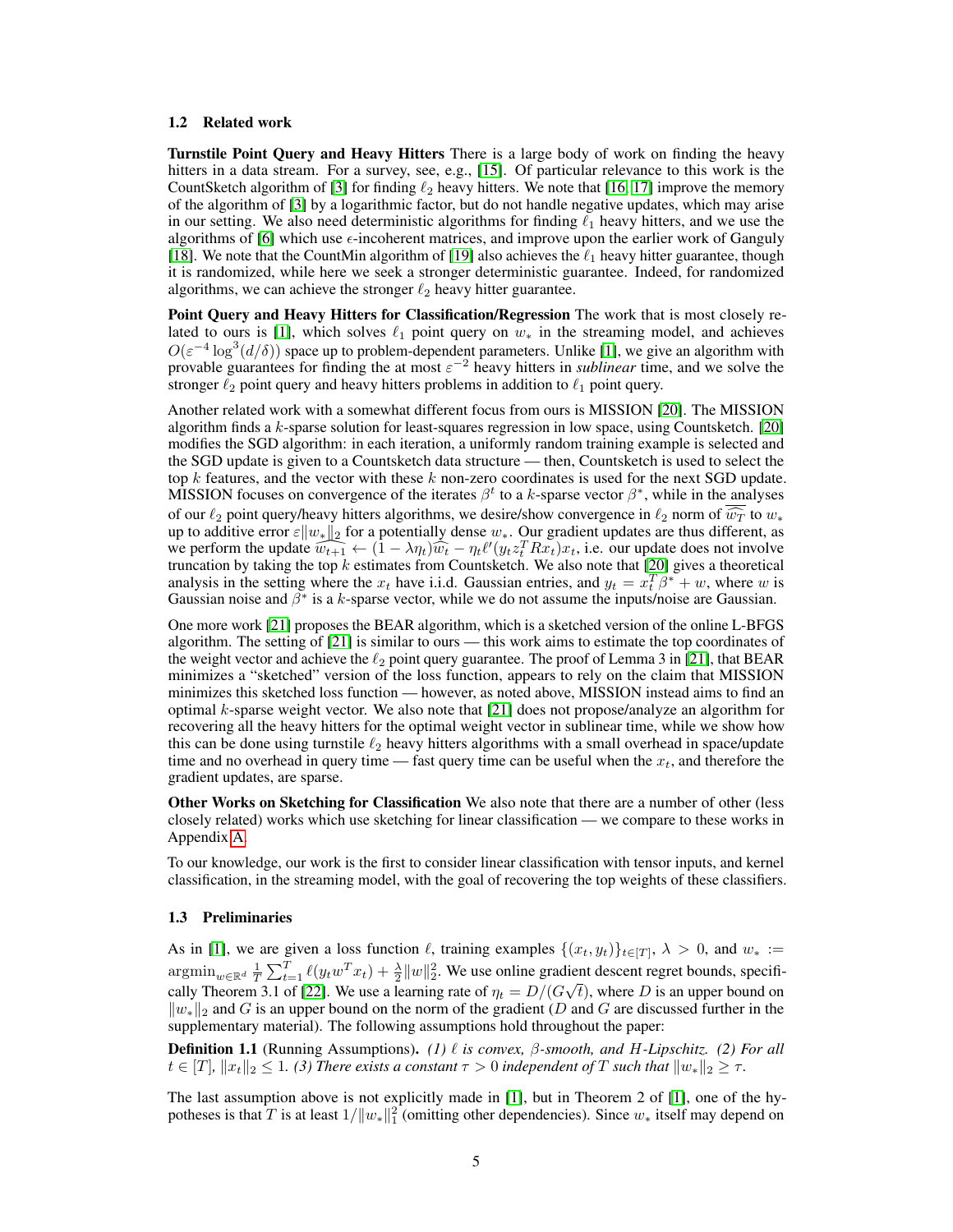$x_1, x_2, \ldots, x_T$ , and thus T, we explicitly make this assumption to prevent circularity. This assumption is necessary for making use of online gradient descent regret bounds, to ensure  $||w_*||_2$  does not decrease faster than the average regret.

# 2  $\ell_2$  Point Query and Heavy Hitters

First, we define a "sketched" loss function  $\widehat{L}(z) = \frac{1}{T} \sum_{t=1}^{T} \ell(y_t z^T R x_t) + \frac{\lambda}{2} ||z||_2^2$  as in [\[1\]](#page-10-0). Here, R is a sparse Johnson-Lindenstrauss matrix — let us recall the properties of sparse JL matrices:

**Theorem 2.1** (Sparse JL Matrices [\[4\]](#page-10-3)). Let  $d \in \mathbb{N}$ , and  $\varepsilon, \delta \in (0, 1)$ . Then, there exists a distribution *on matrices*  $S \in \mathbb{R}^{k \times d}$ , where  $k = \Theta(\varepsilon^{-2} \log(1/\delta))$  and  $S$  has  $s = \Theta(\varepsilon^{-1} \log(1/\delta))$  nonzero entries  $p$ er column, such that for any  $x \in \mathbb{R}^d$ , with probability  $1-\delta$ ,  $(1-\varepsilon)\|x\|_2 \leq \|Sx\|_2 \leq (1+\varepsilon)\|x\|_2$ .

If  $z_* := \operatorname{argmin} \tilde{L}(z)$ , then  $z_*$  is a compressed version of  $w_*$  in the following sense:

<span id="page-5-0"></span>**Theorem 2.2** (Batch Setting). Let  $\varepsilon, \delta \in (0, 1)$ , and suppose  $\ell$  is  $\beta$ -smooth and  $||x_t||_2 \leq 1$  for all t. *Define*  $w_* = \operatorname{argmin}_{L}(w)$  *and*  $z_* = \operatorname{argmin}_{L}(z)$ *. If* R *is a sparse JL matrix with*  $O(\varepsilon^{-2} \log(dT/\delta) \cdot$  $\beta(\lambda)$  *rows, then with probability*  $1 - \delta$  *over*  $R$ ,  $||z_* - Rw_*||_2 \leq \varepsilon ||w_*||_2$ .

The proof of Theorem [2.2](#page-5-0) is in the appendix. It uses a primal-dual argument that is similar to the one used to prove Theorem 1 of [\[1\]](#page-10-0). The main difference is that [1] only shows that  $||z_* - Rw_*||_2 \le$  $\varepsilon ||w_*||_1$ . This is because they only apply the JL property of R to approximately preserve inner products between the vectors  $e_1, e_2, \ldots, e_d$ . To prove Theorem [2.2,](#page-5-0) we modify their analysis by also using the JL property of R to additionally show that the inner products  $\langle x_t, w_* \rangle$  and  $\langle e_i, w_* \rangle$  are well-approximated by  $\langle Rx_t, Rw_* \rangle$  and  $\langle Re_i, Rw_* \rangle$  respectively, for all  $i \in [d]$ , and  $t \in [T]$ .

Our algorithm proceeds by a reduction to standard  $\ell_2$  point query and heavy hitters, in the turnstile streaming model. Let us recall the definition of the turnstile streaming model, and the best known results for these two problems in the turnstile model.

Definition 2.3 (Turnstile Streaming Model). *In the turnstile streaming model, the input is a vector*  $v \in \mathbb{R}^n$ . Updates are of the form  $(i, \Delta)$  where  $i \in [n]$  and  $\Delta \in \mathbb{R}$ , signifying that  $v_i$  is incremented *by*  $\Delta$ *. For*  $\ell_2$  *point query in the turnstile model, queries*  $i \in [d]$  *should be answered with an estimate*  $\hat{v}_i$  *of*  $v_i$  such that  $|\hat{v}_i - v_i| \le \varepsilon ||v||_2$ . For  $\ell_2$  heavy hitters in the turnstile model, queries should be answered with a list L of length  $O(1/\varepsilon^2)$  containing all  $i \in [d]$  such that  $|v_i| > \varepsilon ||v||_2$ answered with a list L of length  $O(1/\varepsilon^2)$  containing all  $i \in [d]$  such that  $|v_i| \geq \varepsilon ||v||_2$ .

<span id="page-5-2"></span>**Theorem 2.4** (Turnstile  $\ell_2$  Point Query [\[3\]](#page-10-2), Theorem 2 of [\[23\]](#page-11-9), Lemma 1 of [\[24\]](#page-11-10)). *There is an algorithm for turnstile*  $\ell_2$  *point query with space complexity*  $O(\varepsilon^{-2} \log(1/\delta))$ *, update time*  $O(\log(1/\delta))$ *and query time*  $O(log(1/\delta))$ *, and success probability*  $1 - \delta$ *.* 

<span id="page-5-3"></span>**Theorem 2.5** (Turnstile  $\ell_2$  Heavy Hitters [\[25\]](#page-11-11)). *There is an algorithm for turnstile*  $\ell_2$  *heavy hitters* with  $O(\varepsilon^{-2} \log n)$  *space complexity,*  $O(\log n)$  *update time and*  $O(\varepsilon^{-2} \text{poly}(\log n))$  *query time, and success probability*  $1 - 1/poly(n)$ *.* 

The key new idea of Algorithm [1](#page-6-0) is that we implicitly maintain a vector  $\widehat{w}_t \in \mathbb{R}^d$  which is updated according to  $\widehat{w}_{t+1} \leftarrow (1 - \lambda n) \widehat{w}_t - n \lambda t \ell' (u \lambda^T R x) x$ . Note that  $\widehat{w}_t$  is an approximation to according to  $\widehat{w_{t+1}} \leftarrow (1 - \lambda \eta_t) \widehat{w_t} - \eta_t y_t \ell' (y_t z_t^T \dot{R} x_t) x_t$ . Note that  $\widehat{w_t}$  is an approximation to  $w_t \in \mathbb{R}^d$  which is obtained by the standard update  $w_{t+1} \leftarrow (1 - \lambda \eta_t) - \eta_t y_t \ell' (y_t w_t^T x_t) x_t$ . We cannot maintain  $\widehat{w_t}$  explicitly, but we give it as input to the linear sketch which we refer to as A in Algorithm [1.](#page-6-0) <sup>[3](#page-5-1)</sup> For  $\ell_2$  point query, A is a Countsketch matrix, and for  $\ell_2$  heavy hitters it is Expander Sketch [\[25\]](#page-11-11). In our QUERY procedure in Algorithm [1,](#page-6-0) we apply the query procedure of A to  $\mathcal{A}\widehat{w_T}$ , where  $\widehat{\overline{w}_T} = \frac{1}{T} \sum_{t=1}^T \widehat{w_t}$ . This is justified since  $\widehat{\overline{w}_T}$  is a good approximation to  $w_*$ :

<span id="page-5-4"></span>**Theorem 2.6** (Approximating  $w_*$  with  $\widehat{w_T}$ ). Let  $\varepsilon, \delta \in (0, 1)$ . Suppose all of the assumptions in Definition [1.1](#page-4-1) hold. Suppose R is a sparse JL matrix with  $O(\lambda^{-2}\varepsilon^{-2}\beta^2 \log(dT/\delta) \max(1, \beta/\lambda))$ *rows.* If  $\widehat{w_t}$  is updated according to  $\widehat{w_{t+1}} \leftarrow (1-\lambda\eta_t)\widehat{w_t} - \eta_t y_t \ell'(y_t z_t^T R x_t) x_t$ , and  $\widehat{\overline{w_t}} = \frac{1}{T} \sum_{t=1}^T \widehat{w_t}$ , *then*  $\|\widehat{w_T} - w_*\|_2 \leq \varepsilon \|w_*\|_2$  *as long as*  $T \geq \Omega(\max((\beta^4 H^4)/(\lambda^8 \varepsilon^4 \tau^4), H^4/(\lambda^4 \varepsilon^4 \tau^4))).$ 

<span id="page-5-5"></span>**Theorem 2.7** ( $\ell_2$  Point Query and Heavy Hitters for Linear Classification). *Suppose*  $\varepsilon, \delta \in (0, 1)$ *, all of the assumptions in Definition [1.1](#page-4-1) hold, and*  $T \ge \Omega(\max((\beta^4 H^4)/(\lambda^8 \varepsilon^4 \tau^4), H^4/(\lambda^4 \varepsilon^4 \tau^4))).$ 

<span id="page-5-1"></span><sup>&</sup>lt;sup>3</sup>Here, A is a linear sketch meaning that, if  $Av$  is itself considered a vector, then  $Av$  is a linear map in terms of v. Thus, the update  $\widehat{w_{t+1}} \leftarrow (1 - \lambda \eta_t) \widehat{w_t} - \eta_t y_t \ell'(y_t z_t^T R x_t) x_t$  can be implicitly done in sublinear space.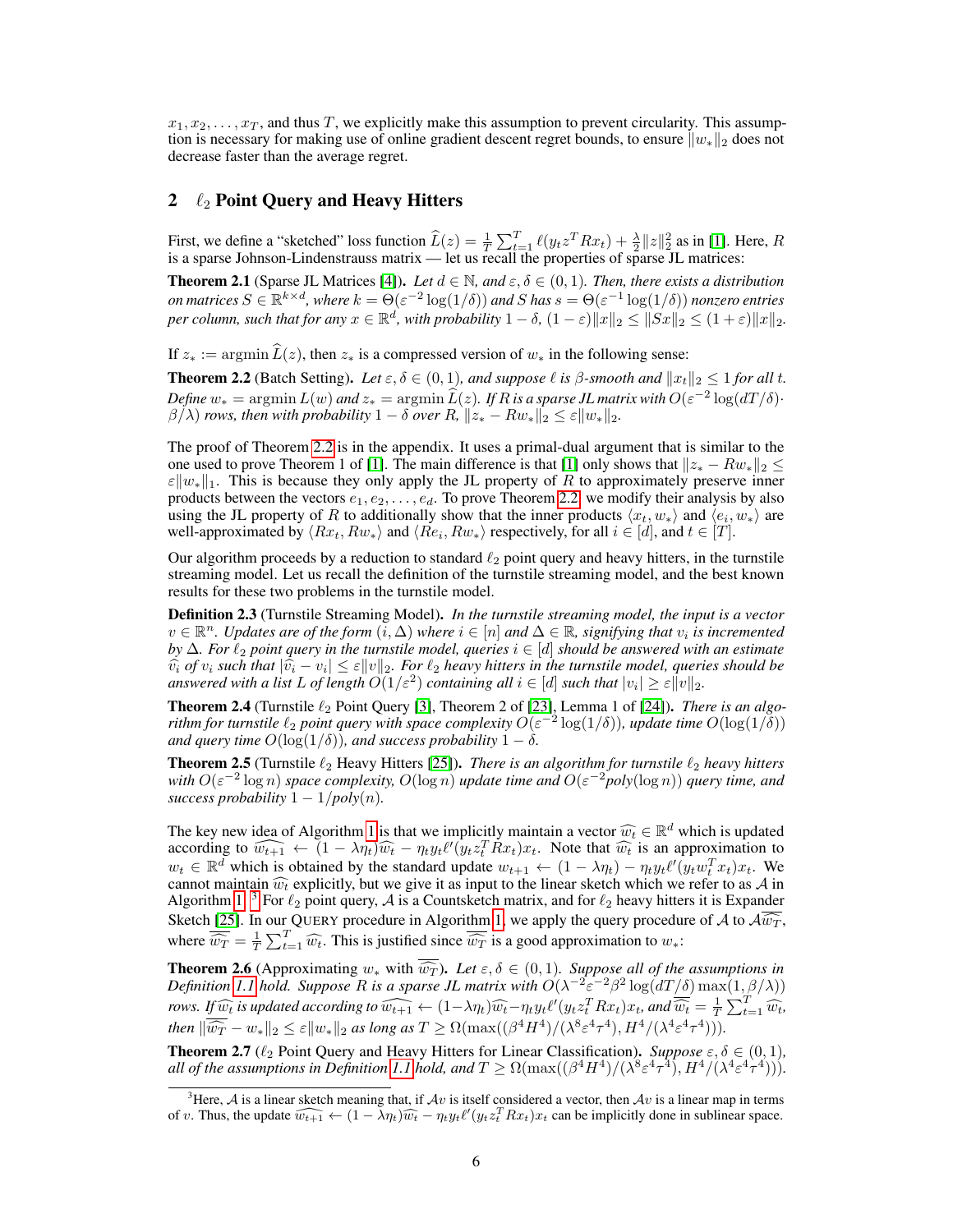Algorithm 1 In this algorithm, we give our black-box reduction to  $\ell_2$  point query or heavy hitters. Here, A denotes a linear sketching data structure for  $\ell_2$  point query or  $\ell_2$  heavy hitters.  $A_t$  denotes the contents of the sketch at time step t, and  $\overline{A}$  denotes the sketch containing the average of the contents of  $A_1, \ldots, A_T$ . Since A is a linear sketch,  $\overline{A}$  can be maintained using only a constant factor more space than that needed to store  $A_t$ . Here, QUERY denotes the query procedure of A, that is, the query procedure described in Theorem [2.4](#page-5-2) for  $\ell_2$  point query and Theorem [2.5](#page-5-3) for  $\ell_2$  heavy hitters. Note that we can skip the step used in [\[1\]](#page-10-0) where  $z_{t+1}$  is projected onto an  $\ell_2$  unit ball, since even without projection,  $||z_{t+1}||_2 \le O(H/\lambda)$  by the triangle inequality and induction.

<span id="page-6-0"></span>function INITIALIZATION()

 $R \in \mathbb{R}^{k \times d}$  is a sparse JL matrix with  $k = O(\varepsilon^{-2} \log(dT/\delta) \cdot \max(1, \beta/\lambda))$  rows.  $z_1 \in \mathbb{R}^k$  is set to  $0 \in \mathbb{R}^k$ . The contents of the sketch A are set to  $0 \in \mathbb{R}^d$ . end function

function  $\text{UPDATE}(x_t, y_t)$  $z_{t+1} \leftarrow (1 - \lambda \eta_t) z_t - \eta_t y_t \ell'(y_t z_t^T R x_t) R x_t$ Rescale the contents of  $\mathcal{A}$  by  $(1 - \lambda \eta_t)$ . For each nonzero coordinate  $i \in [d]$  of  $x_t$ , update A according to

$$
(i, -\eta_t y_t \ell' (y_t z_t^T R x_t) x_{t,i})
$$

end function

function QUERY()  $\overline{\mathcal{A}} \leftarrow \frac{1}{T} \sum_{t=1}^T \mathcal{A}_t$ **Return** QUERY( $\overline{A}$ ) end function

*For*  $\ell_2$  *point query, Algorithm [1](#page-6-0) has*  $O(\lambda^{-2} \varepsilon^{-2} \beta^2 \log(dT/\delta) \max(1, \beta/\lambda) + \varepsilon^{-2} \log(1/\delta))$ *space complexity,*  $O(\lambda^{-1} \varepsilon^{-1} \beta \log(dT/\delta) \max(1, \sqrt{\beta/\lambda}) + \log(1/\delta)) \cdot nnz(x_t)$  *update time,*  $O(log(1/\delta))$  *query time, and success probability*  $1 - \delta$ . For  $\ell_2$  *heavy hitters, Algorithm I* has  $O(\lambda^{-2} \varepsilon^{-2} \beta^2 \log(dT/\delta) \max(1, \beta/\lambda) + \varepsilon^{-2} \log d)$  *space complexity,*  $O(\lambda^{-1} \varepsilon^{-1} \beta \log(dT/\delta) \max(1, \sqrt{\beta/\lambda}) + \log d)$  ·  $nnz(x_t)$  *update time,*  $O(\varepsilon^{-2} poly(\log d))$ *query time, and success probability*  $1 - 1/poly(d) - \delta$ .

The proofs of Theorems [2.6](#page-5-4) and [2.7](#page-5-5) are given in the supplementary. Note that the query times are simply those of CountSketch [\[3\]](#page-10-2) / ExpanderSketch [\[25\]](#page-11-11) respectively.

# 3 Deterministic  $\ell_1$  Point Query and a Second Algorithm for  $\ell_2$  Point Query

We now give a simple deterministic algorithm for  $\ell_1$  point query with sublinear space. The algorithm is based on that of [\[1\]](#page-10-0). However, the sketching matrix R is now an  $\varepsilon$ -incoherent matrix:

**Theorem 3.1** ( $\varepsilon$ -Incoherent Matrices [\[6\]](#page-10-5)). Let  $n \in \mathbb{N}$  and  $\varepsilon > 0$ . Then, there exists a matrix  $A \in \mathbb{R}^{m \times n}$ , where  $m = O(\varepsilon^{-2} \min(\log n, (\log n/(\log \log n + \log 1/\varepsilon))^2))$ , such that for all  $i \in$  $[n], \|A_i\|_2 = 1$ , and for all distinct  $i, j \in [n], \langle A_i, A_j \rangle \leq \varepsilon$ . Moreover, A can be constructed *deterministically in poly*(n) *time.* A *does not need to be stored explicitly, and each column can be generated on demand in low space (we describe this in the supplementary).*

We first analyze the algorithm in the batch setting, showing that  $||R^Tz_* - w_*||_{\infty} \leq \varepsilon ||w_*||_1$ , and then using online gradient descent regret bounds to show that the same is true for  $\overline{z}$ . Our analysis of this algorithm is similar to [\[1\]](#page-10-0) — however, using the recovery procedure in Algorithm [2](#page-7-0) leads to an improved space complexity compared to [\[1\]](#page-10-0) (here we assume  $||x_t||_1 \leq \gamma$  as in [1]):

**Theorem 3.2** (Analysis of  $\ell_1$  Point Query on  $w_*$  with Incoherent Matrix). *Suppose all of the assumptions in Definition* [1.1](#page-4-1) *hold,*  $||x_t||_1 \leq \gamma$  *for all*  $t \in [T]$ *, and there exists some constant*  $\theta > 0$  $i$ *ndependent of*  $T$  *such that*  $\| w_* \|_1 \geq \theta$ . If  $R$  *and*  $\overline{z}$  *are defined as in Algorithm [2,](#page-7-0) with*  $R$  *being an incoherent matrix, then*  $||R^T \overline{z} - w_*||_{\infty} \leq \varepsilon ||w_*||_1$ *, as long as*  $T \geq \Omega(H^4(1 + \sqrt{\varepsilon}\gamma)^4/(\lambda^4 \varepsilon^4 \theta^4))$ .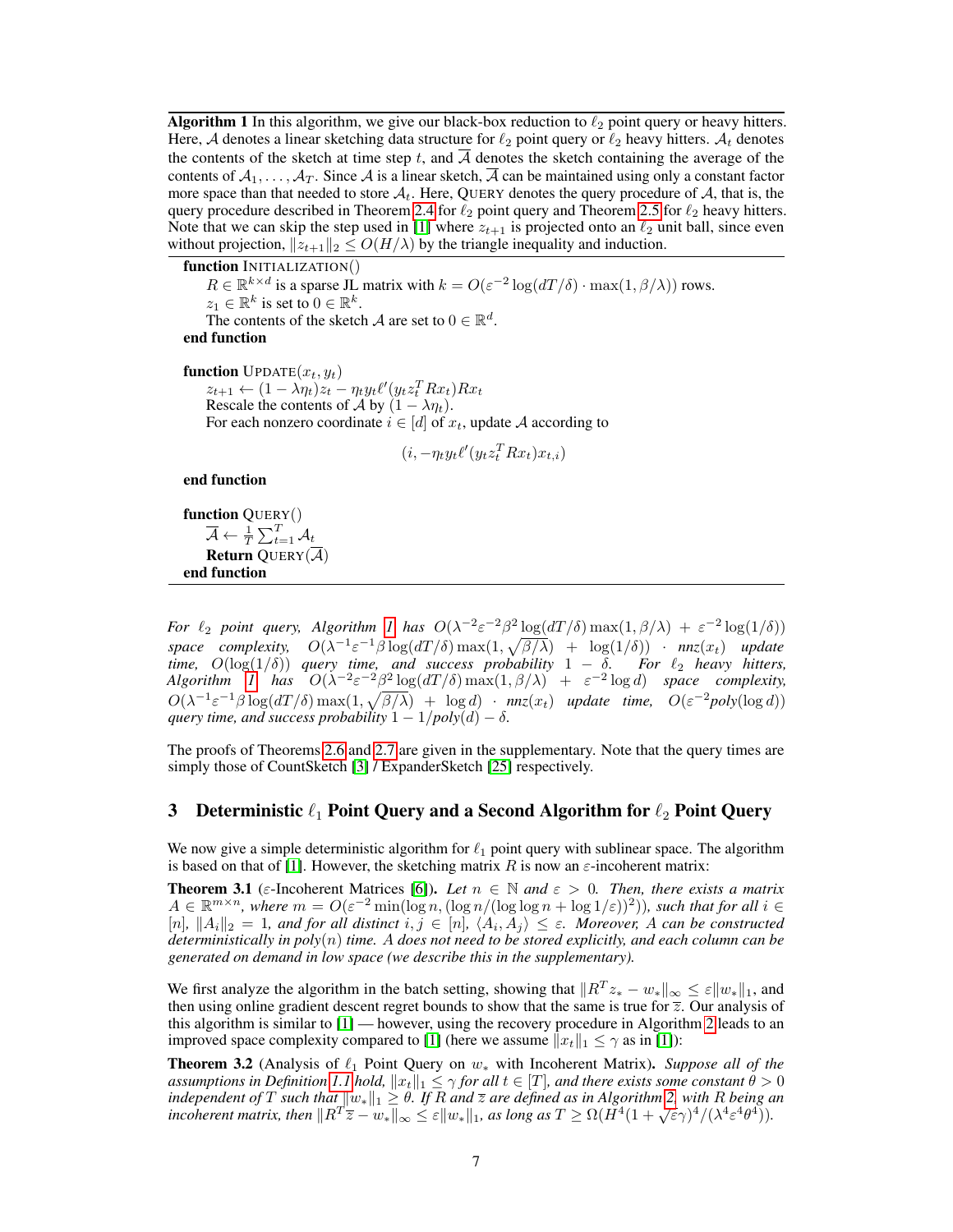**Algorithm 2** Algorithm for  $\ell_1$  point query and  $\ell_2$  point query. For  $\ell_1$  point query, R is an incoherent matrix with  $O(\varepsilon^{-2} \log d \cdot \max(1, \gamma^2 \beta/\lambda))$  rows, while for  $\ell_2$  point query, R is a sparse JL matrix with  $O(\varepsilon^{-2} \log(dT/\delta) \max(1, \beta/\lambda))$  rows.

```
1: function INITIALIZATION()
2: R \in \mathbb{R}^{k \times d} is defined as in the caption.
3: z_1 \in \mathbb{R}^k is initially set to 0.
4: end function
5: function \text{UPDATE}(x_t, y_t)6: z_{t+1} \leftarrow (1 - \lambda \eta_t) z_t - \eta_t y_t \ell'(y_t z_t^T R x_t) R x_t7: end function
8: function ESTIMATE-WEIGHTS(i)9: \overline{z_T} \leftarrow \frac{1}{T} \sum_{t=1}^T z_t10: return R_i^T \overline{z_I}11: end function
```
If R is instead a sparse JL matrix with  $O(\varepsilon^{-2} \log(dT/\delta) \max(1, \beta/\lambda))$  rows, Algorithm [2](#page-7-0) gives an  $\ell_2$  point query algorithm. Note that for  $\ell_2$  point query, the space complexity of Algorithm [2](#page-7-0) has a better dependence on  $\lambda$  compared to Algorithm [1.](#page-6-0)

**Theorem 3.3** ( $\ell_2$  Point Query using only a JL Matrix). Let  $\varepsilon, \delta \in (0, 1)$ *, and suppose all of the assumptions in Definition [1.1](#page-4-1) hold. If* R *and* z *are defined as in Algorithm [2,](#page-7-0) with* R *being a sparse JL* matrix, then  $\|R^T\overline{z} - w_*\|_{\infty} \leq \varepsilon \|w_*\|_2$  with probability  $1 - \delta$ , as long as  $T \geq \Omega(H^4/(\lambda^4 \varepsilon^4 \tau^4))$ .

# 4 Low Rank Tensor Classification and Kernel Classification

We next consider  $\ell_2$  point query and heavy hitters in the case where  $x_t \in \mathbb{R}^{d^p}$  is a  $p^{th}$  order tensor, of rank at most  $k$ , and is provided as the sum of  $k$  rank-1 tensors. This is motivated by polynomial kernel classification as well as other applications in classification with tensor inputs mentioned above. Our main tool will be a JL matrix which can be quickly applied to outer products of vectors [\[11\]](#page-10-10):

<span id="page-7-2"></span>Theorem 4.1 (Recursive Tensor Sketch — Follows from the Proof of Theorem 2 of [\[11\]](#page-10-10)). *Let*  $n, p, d \in \mathbb{N}, \varepsilon, \delta > 0$ . Then, there is a random matrix  $R \in \mathbb{R}^{m \times d^p}$ , with  $m = \Theta(\varepsilon^{-2} p \log(1/\varepsilon \delta)^3)$ ,  $\|A\|_2$  such that for  $x,y\in\mathbb{R}^{d^p}$ ,  $\Pr_M[|\langle Rx, Ry \rangle - \langle x, y \rangle| \geq \varepsilon \|x\|_2 \|y\|_2 ] \leq 1-\delta$  and for  $x_1,x_2,\ldots,x_p\in\mathbb{R}^{d^p}$  $\mathbb{R}^d$ ,  $R(x_1 \otimes x_2 \otimes \ldots \otimes x_p)$  *can be computed in poly* $(\varepsilon^{-1}p \log(1/\delta)) \sum_{i=1}^p niz(x_i)$  *time.* <sup>[4](#page-7-1)</sup>

This immediately gives us an algorithm for  $\ell_2$  point query, since in Algorithm [2,](#page-7-0) R can be replaced by any JL matrix. Note that the query procedure can be done in  $poly(p \log(dT/\delta)/\varepsilon)$  time (up to problem-dependent parameters), since for  $i = (i_1, \ldots, i_p) \in [d]^p$ ,  $R_i = R(e_{i_1} \otimes \ldots \otimes e_{i_p})$  can be computed in poly( $p \log(dT/\delta)/\varepsilon$ ) time. For completeness, we explicitly give the pseudocode for this algorithm in the supplementary — the guarantees of this algorithm are stated below:

**Theorem 4.2** (Tensor Classification Point Query). Let  $\varepsilon, \delta \in (0, 1)$  and suppose all of the assump-*tions in Definition [1.1](#page-4-1) hold. Let R be the JL matrix of Theorem [4.1,](#page-7-2) with*  $\bar{poly}(\varepsilon^{-1}p\log(dT/\delta)(1+\delta))$  $(\beta/\lambda)$ ) rows, and suppose  $T \geq \Omega(H^4/(\lambda^4 \varepsilon^4 \tau^4))$ . Then, with probability  $1 - \delta$ ,  $\|R^T \overline{z} - \delta\|$  $w_*\rVert_{\infty} \leq \varepsilon \rVert w_*\rVert_2$ . Thus, there is an algorithm for  $\ell_2$  point query on  $w_*$  with space complex*ity and query time*  $poly(\varepsilon^{-1}p \log(dT/\delta)(1+\beta/\lambda))$ *, and update time*  $poly(\varepsilon^{-1}p \log(dT/\delta)(1+\beta/\lambda))$  $\beta(\lambda)$ )  $\sum_{i=1}^k \sum_{j=1}^p$   $nnz(x_t^{(i,j)}) \leq kdpoly(\varepsilon^{-1}p \log(dT/\delta)(1+\beta/\lambda)).$ 

Next we consider  $\ell_2$  heavy hitters on  $w_* \in \mathbb{R}^{d^p}$ . To simplify the problem, we reduce to the setting where we are given  $v \in \mathbb{R}^{d^p}$  and v is given updates of the form  $v \leftarrow v + x_1 \otimes \ldots \otimes x_p$  (where we are given  $x_1, \ldots, x_p$ ). This reduction is valid by Theorem [2.6,](#page-5-4) since updates to  $\widehat{w_t}$  are of this form. Our algorithm for this setting is shown in Algorithm [3,](#page-9-0) with the following guarantees:

<span id="page-7-1"></span> ${}^4R(x_1 \otimes x_2 \otimes \ldots \otimes x_p)$  can be computed in one pass over the nonzero entries of  $x_1, x_2, \ldots, x_p$ : by the construction of [\[11\]](#page-10-10), R is essentially a tree of sketching matrices, with  $2p - 1$  nodes. At the base of this tree are matrices  $R^1, \ldots, R^p$ , which can be separately applied to  $x_1, \ldots, x_p$  respectively — from this point, only  $poly(\varepsilon^{-1} p \log(d/\delta))$  space is needed to finish the computation.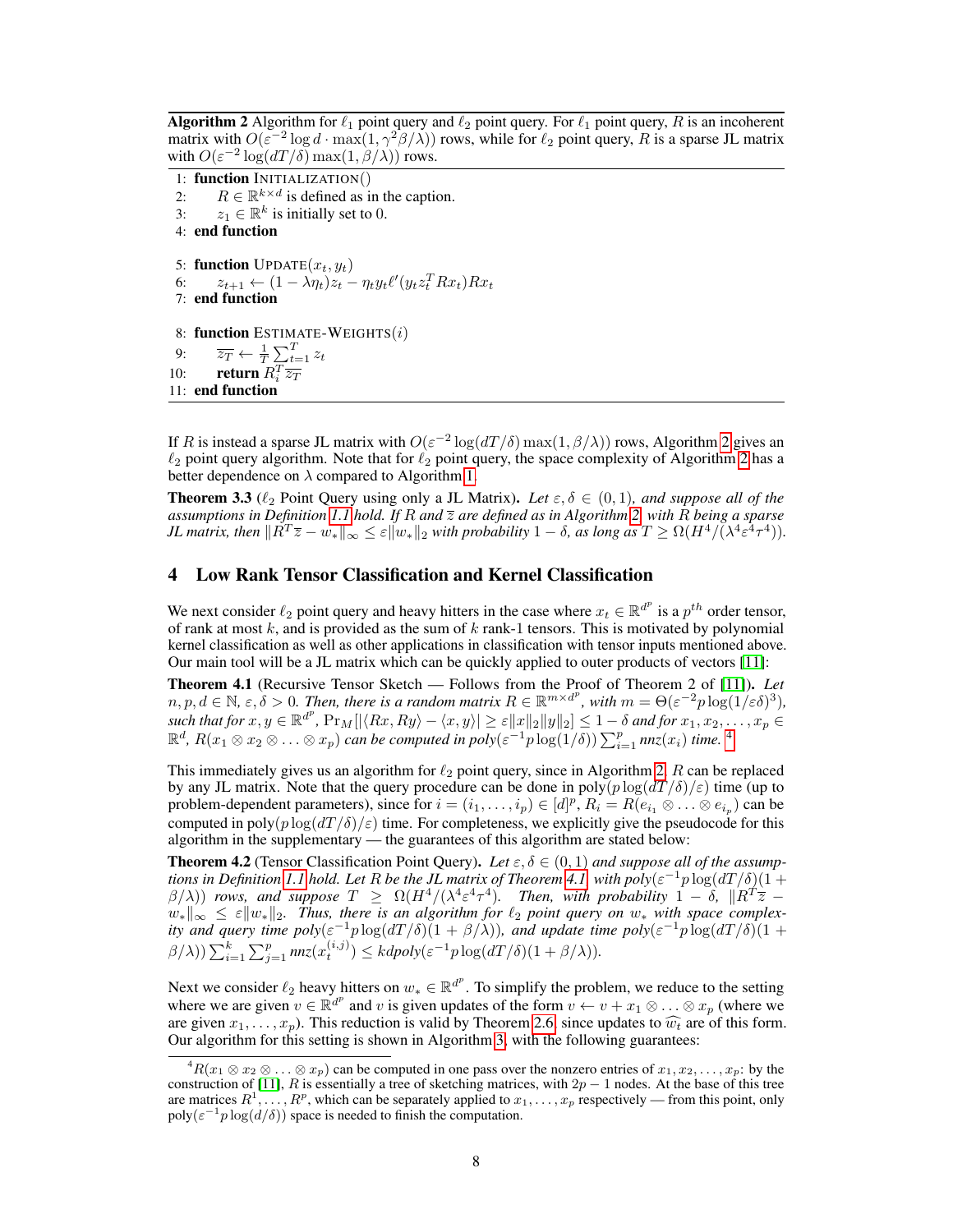

Figure 1: Blue is Algorithm [2,](#page-7-0) green is Algorithm [1,](#page-6-0) and red is the algorithm of [\[1\]](#page-10-0). We show the median of 5 trials, with error bars showing the smallest and largest relative errors across those trials.

<span id="page-8-0"></span>**Theorem 4.3** (Tensor  $\ell_2$  Heavy Hitters Algorithm). Let  $\varepsilon, \delta \in (0, 1)$ . Let  $v \in \mathbb{R}^{d^p}$ , which *can be incrementally updated by a rank-*1 *tensor. Then, Algorithm [3](#page-9-0) returns a list contain-* $\|ing\|all\ (i_1,i_2,\ldots,i_p)\ \in\ [d]^p$  such that  $|v(i_1,\ldots,i_p)|\ \geq\ \varepsilon\|v\|_2$ . The space complexity is  $poly(\varepsilon^{-1}p\log(d/\delta))$ , the query time is  $poly(\varepsilon^{-1}p\log(d/\delta))$ , and the time needed for the update  $v \leftarrow v + x$ , for a rank-1 tensor  $x = x_1 \otimes \ldots \otimes x_p$ , is  $poly(\varepsilon^{-1}p \log(d/\delta)) \sum_{j=1}^p nnz(x_j)$ .

Theorem [4.3](#page-8-0) implies that, by adapting Algorithm [1,](#page-6-0) but with R being the JL matrix of Theorem [4.1](#page-7-2) instead of a sparse JL matrix, we can get an algorithm for heavy hitters in the linear classification setting, where the  $x_t$  are rank-k tensors, and with space and time complexity polynomial in p:

**Theorem 4.4** (Tensor Classification  $\ell_2$  Heavy Hitters). Let  $\varepsilon, \delta \in (0, 1)$ . Suppose all assumptions in Definition [1.1](#page-4-1) hold, and  $T \ge \Omega(\max((\beta^4 \dot{H}^4)/(\lambda^8 \varepsilon^4 \tau^4), H^4/(\lambda^4 \varepsilon^4 \tau^4)))$ . Then, there is an algo*rithm for*  $\ell_2$  *heavy hitters on*  $w_*$  *with space complexity*  $poly(\varepsilon^{-1}p \log(dT/\delta)(1+\beta/\lambda))$ *, query time*  $poly(\varepsilon^{-1}p\log(d/\delta))$ , and update time  $poly(\varepsilon^{-1}p\log(dT/\delta)(1+\beta/\lambda))\sum_{i=1}^k\sum_{j=1}^p$ nnz $(x_t^{(i,j)}) \leq$  $kd \cdot poly(\varepsilon^{-1}p \log(dT/\delta)(1+\beta/\lambda)).$ 

As corollaries, we give results for heavy hitters for kernel classification in the supplementary.

# <span id="page-8-1"></span>5 Point Query Experiments

We compare Algorithms [1](#page-6-0) and [2](#page-7-0) (where  $R$  is a JL matrix for Algorithm [2\)](#page-7-0) with the algorithm of [\[1\]](#page-10-0).

Datasets: We use the following datasets (which were also used in [\[1\]](#page-10-0)): RCV1 [\[13\]](#page-10-12), KDD Cup 2010 Algebra [\[27\]](#page-11-12) (we use a transformed version due to [\[28\]](#page-11-13)), and the malicious URL dataset of [\[29\]](#page-12-0).

**Parameters:** We perform online logistic regression  $\lambda \in \{10^{-3}, 10^{-4}, 10^{-5}\}\.$  Each algorithm is subject to a memory constraint  $M \in \{2KB, 4KB, 8KB, 16KB, 32KB\}$ . For Algorithm [2](#page-7-0) and the algorithm of [\[1\]](#page-10-0), the dimensions of the JL/Countsketch matrices for a particular memory constraint are given by the corresponding row in Table 1 of [\[1\]](#page-10-0) (noted in [\[1\]](#page-10-0) to be the best performing configurations for Countsketch). For Algorithm [1,](#page-6-0) which uses a JL matrix and a separate Countsketch matrix, we also use the same configuration for both matrices, but with the width divided by 2.

Error Metric: We compare the algorithms in terms of how well they recover the top weights of  $w_{*}$ . We use a similar relative error metric to that used in Subsection 7.2 of [\[1\]](#page-10-0). To estimate how well one of the three algorithms recovers the top K weights, we let  $w<sup>K</sup>$  be the K-sparse vector whose entries are the K largest estimated coordinates obtained by this algorithm. We let  $w_*^m$  be the m-sparse vector whose entries are the m largest coordinates of  $w_*$ , for any m. Then, we use  $||w^K - w^D_*||_2 / ||w^K_{\nu^*} - w^D_*||_2$  as our metric, where  $D = 512 \gg K$ . This is similar to the metric used in [\[1\]](#page-10-0) (that is,  $\|w^K - w_*\|_2 / \|w_*^K - w_*\|_2$ ) — we use  $w_*^D$  instead since this omits the smaller weights and might therefore better measure how well the algorithms recover the larger weights. We also note that in place of  $w_{*}$ , we use the weight vector that is obtained by online logistic regression for these experiments — this was also done by [\[1\]](#page-10-0) in their experiments.

**Results:** Here we show a few plots on the RCV1 dataset in Figure [5,](#page-8-1) with  $\lambda = 10^{-5}$  — all plots are in the supplementary. With a memory budget of 16 KB, when  $K = 120$ , Algorithm [2](#page-7-0) gives an improvement of roughly 15% over the algorithm of [\[1\]](#page-10-0), which in turn performs better than Algorithm [1.](#page-6-0) With memory budgets of 2 KB and 4 KB, Algorithm [1](#page-6-0) has the best performance.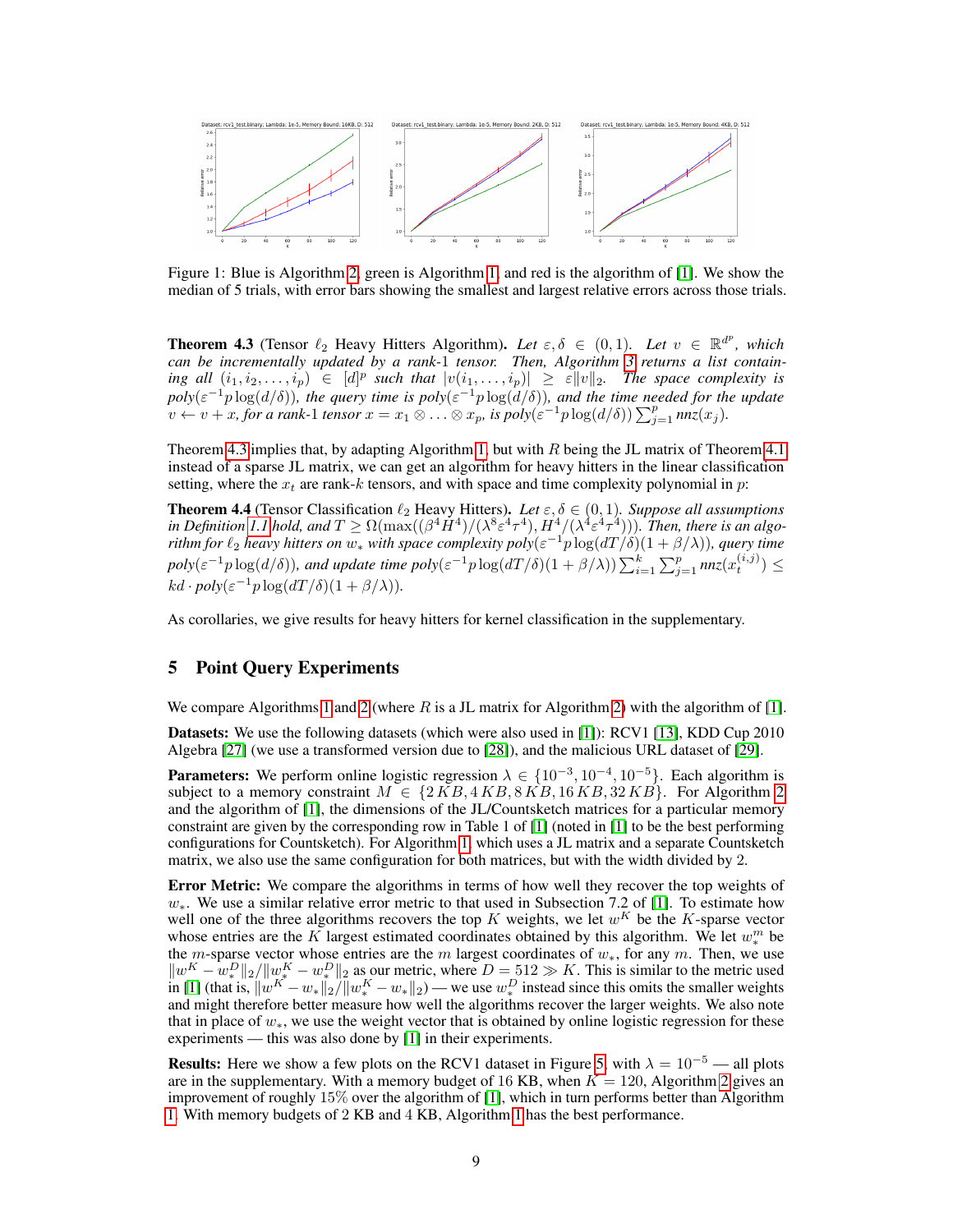**Algorithm 3** Algorithm for  $\ell_2$  heavy hitters (i.e., without classification) where the input is  $v \in \mathbb{R}^{d^p}$ which is updated according to  $v \leftarrow v + x$ , where  $x = x_1 \otimes \ldots \otimes x_p$ . For ease of presentation, we do not distinguish between a sketch  $S : \mathbb{R}^a \to \mathbb{R}^b$  (i.e.,  $S \in \mathbb{R}^{b \times a}$ ) and its contents  $Sv \in \mathbb{R}^b$  (for  $v \in \mathbb{R}^a$ ). We make use of a standard  $\ell_2$  heavy hitters data structure ONEMODESKETCH<sup>(i)</sup>, whose size has a logarithmic dependence on  $1/\delta$  — while such a dependence is not stated by [\[25\]](#page-11-11) (which achieves the optimal space complexity for  $\ell_2$  heavy hitters), we use the dyadic trick, which still has sublinear time and space complexity — see Theorem 1 of [\[26\]](#page-11-14).

<span id="page-9-0"></span>**Require:**  $\varepsilon, \delta \in (0, 1)$ **Ensure:** Return a list  $L \subset [d]^p$  with  $|L| \leq O(1/\varepsilon^2)$  containing all  $i \in [d]^p$  such that  $|v_i| \geq \varepsilon ||v||_2$ .

#### function INITIALIZATION()

— For each  $i \in [p]$ , COMPRESSOTHERMODES<sup>(i)</sup> :  $\mathbb{R}^{d^{p-1}} \to \mathbb{R}^{\text{poly}(p \log(d/\delta))}$  is the sketch of [\[11\]](#page-10-10), with  $\varepsilon = O(1)$ .

— For each  $i \in [p]$ , ONEMODESKETCH<sup>(i)</sup> :  $\mathbb{R}^d$ -poly( $p \log(d/\delta)$ )  $\rightarrow \mathbb{R}$ poly( $\log(d/\delta)/\epsilon$ ) is a usual  $\ell_2$  heavy hitter data structure (such as that of [\[25\]](#page-11-11)) with accuracy  $\varepsilon' = \frac{\varepsilon}{\text{poly}(p \log(d/\delta))}$ .

— For each  $i \in [p-1]$ , COMPRESSSUFFIX<sup>(i)</sup> :  $\mathbb{R}^{d^{p-i}} \to \mathbb{R}^{\text{poly}(p \log(d/\delta))}$  is the sketch of [\[11\]](#page-10-10) with  $p - i$  in place of p and  $\varepsilon = O(1)$ .

— For each  $i \in [p-1]$ , PrefixPOINTQUERY<sup>(*i*)</sup> :  $\mathbb{R}^{d^i \cdot \text{poly}(p \log(d/\delta))}$  →  $\mathbb{R}^{\text{poly}(p \log(d/\delta)/\varepsilon)}$  is the sketch of  $[11]$  with the first i input modes being d-dimensional and the last mode being poly( $p \log(d/\delta)$ ) dimensional, with accuracy  $\varepsilon' = \frac{\varepsilon}{\text{poly}(p \log(d/\delta))}$ . PREFIXPOINTQUERY<sup>(p)</sup> from  $\mathbb{R}^{d^p}$  to  $\mathbb{R}^{\text{poly}(p \log(d/\delta)/\epsilon)}$  is simply the sketch of [\[11\]](#page-10-10).

# end function

// Here we allow x to be a rank-1 tensor without loss of generality. The case where x is a rank-k  $\ell$  tensor is the same, except the update time increases by a factor of  $k$ .

**function**  $\text{UPDATE}(x = x_1 \otimes \ldots \otimes x_p)$ 

— For each  $i \in [p]$ , update ONEMODESKETCH $^{(i)}$  by

 $x_i\otimes\textsf{COMPRESSOTHERMODES}^{(i)}(x_1\otimes\ldots\otimes x_{i-1}\otimes x_{i+1}\otimes\ldots\otimes x_p)$ 

— Update PREFIXPOINTQUERY $^{(p)}$  by  $x_t$ . For  $i\in[p-1]$  update PREFIXPOINTQUERY $^{(i)}$  by

 $x_1 \otimes \ldots \otimes x_i \otimes \text{COMPRESSSUFFIX}(x_{i+1} \otimes \ldots \otimes x_p)$ 

#### function QUERY()

— For each  $i \in [p]$ , find all  $\frac{\varepsilon}{\text{poly}(p \log(d/\delta))}$ -heavy hitters  $(j, k) \in [d] \times [\text{poly}(p \log(d/\delta))]$  from ONEMODESKETCH $^{(i)}$ .

— Collect a list  $L_i$  of length at most poly $(\varepsilon^{-1}p\log(d/\delta))$ , of coordinates  $j \in [d]$  such that  $(j, k)$  was returned by ONEMODESKETCH<sup>(i)</sup> in the previous step, for some

 $k \in [poly(p \log(d/\delta))]$ . Note that  $L_i$  contains all coordinates in the  $i^{th}$  mode potentially comprising an  $\varepsilon$  fraction of  $||w_*||_2$ .

 $- L \leftarrow L_1$  // initial list of prefixes of heavy hitters

 $- L \leftarrow$  top  $O(1/\varepsilon^2)$  elements of L according to JL-based point query on PrefixPointQuery<sup>(1)</sup>.

for  $i = 2, \ldots, p$  do

— L' ← L × L<sub>i</sub> = { $((j_1, j_2, \ldots, j_{i-1}), j)$  |  $(j_1, \ldots, j_{i-1}) \in L, j \in L_i$ }.  $- L \leftarrow$  top  $O(1/\varepsilon^2)$  elements of  $L'$  according to JL-based point query on PrefixPointQuery $^{\left( i\right) }$ . end for

```
Return L
```

```
end function
```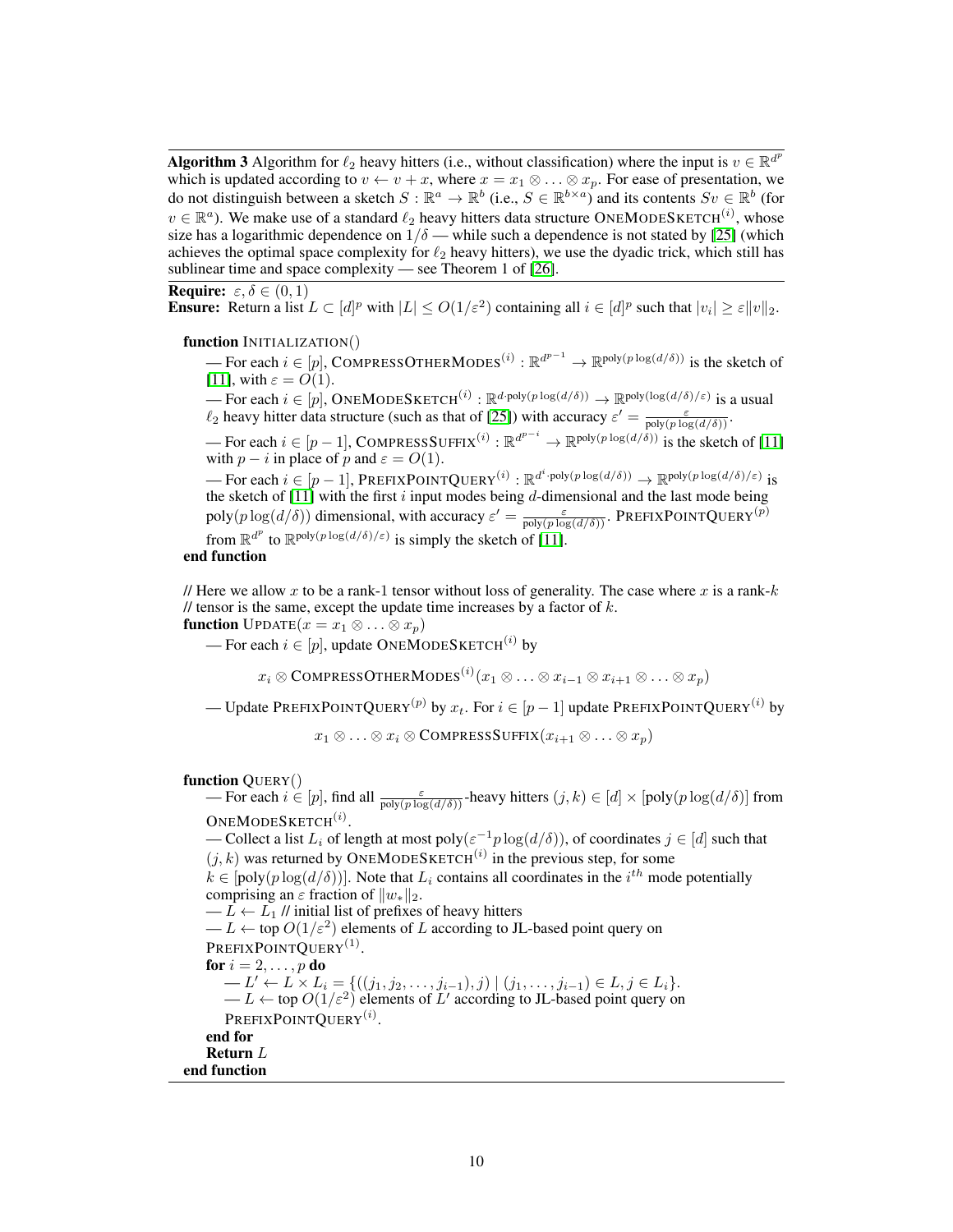# Acknowledgments and Disclosure of Funding

D. Woodruff was supported by NSF CCF-1815840, Office of Naval Research grant N00014-18-1- 2562, and a Simons Investigator Award.

#### References

- <span id="page-10-0"></span>[1] Kai Sheng Tai, Vatsal Sharan, Peter Bailis, and Gregory Valiant. Sketching linear classifiers over data streams. In Gautam Das, Christopher M. Jermaine, and Philip A. Bernstein, editors, *Proceedings of the 2018 International Conference on Management of Data, SIGMOD Conference 2018, Houston, TX, USA, June 10-15, 2018*, pages 757–772. ACM, 2018.
- <span id="page-10-1"></span>[2] Ciprian Chelba, Tomás Mikolov, Mike Schuster, Qi Ge, Thorsten Brants, and Phillipp Koehn. One billion word benchmark for measuring progress in statistical language modeling. *CoRR*, abs/1312.3005, 2013.
- <span id="page-10-2"></span>[3] Moses Charikar, Kevin C. Chen, and Martin Farach-Colton. Finding frequent items in data streams. *Theor. Comput. Sci.*, 312(1):3–15, 2004.
- <span id="page-10-3"></span>[4] Daniel M. Kane and Jelani Nelson. Sparser johnson-lindenstrauss transforms. *J. ACM*, 61(1):4:1– 4:23, 2014.
- <span id="page-10-4"></span>[5] Omri Ben-Eliezer, Rajesh Jayaram, David P. Woodruff, and Eylon Yogev. A framework for adversarially robust streaming algorithms. *SIGMOD Rec.*, 50(1):6–13, 2021.
- <span id="page-10-5"></span>[6] Jelani Nelson, Huy L. Nguyên, and David P. Woodruff. On deterministic sketching and streaming for sparse recovery and norm estimation. In Anupam Gupta, Klaus Jansen, José D. P. Rolim, and Rocco A. Servedio, editors, *Approximation, Randomization, and Combinatorial Optimization. Algorithms and Techniques - 15th International Workshop, APPROX 2012, and 16th International Workshop, RANDOM 2012, Cambridge, MA, USA, August 15-17, 2012. Proceedings*, volume 7408 of *Lecture Notes in Computer Science*, pages 627–638. Springer, 2012.
- <span id="page-10-6"></span>[7] Justin Hsu, Sanjeev Khanna, and Aaron Roth. Distributed private heavy hitters. In Artur Czumaj, Kurt Mehlhorn, Andrew M. Pitts, and Roger Wattenhofer, editors, *Automata, Languages, and Programming - 39th International Colloquium, ICALP 2012, Warwick, UK, July 9-13, 2012, Proceedings, Part I*, volume 7391 of *Lecture Notes in Computer Science*, pages 461–472. Springer, 2012.
- <span id="page-10-7"></span>[8] Ohad Shamir. Without-replacement sampling for stochastic gradient methods: Convergence results and application to distributed optimization. *CoRR*, abs/1603.00570, 2016.
- <span id="page-10-8"></span>[9] Hua Zhou, Lexin Li, and Hongtu Zhu. Tensor regression with applications in neuroimaging data analysis. *Journal of the American Statistical Association*, 108(502):540–552, 2013. PMID: 24791032.
- <span id="page-10-9"></span>[10] Brian S. Caffo, Ciprian M. Crainiceanu, Guillermo Verduzco, Suresh Joel, Stewart H. Mostofsky, Susan Spear Bassett, and James J. Pekar. Two-stage decompositions for the analysis of functional connectivity for fmri with application to alzheimer's disease risk. *NeuroImage*, 51(3):1140– 1149, 2010.
- <span id="page-10-10"></span>[11] Thomas D Ahle, Michael Kapralov, Jakob BT Knudsen, Rasmus Pagh, Ameya Velingker, David P Woodruff, and Amir Zandieh. Oblivious sketching of high-degree polynomial kernels. In *Proceedings of the Fourteenth Annual ACM-SIAM Symposium on Discrete Algorithms*, pages 141–160. SIAM, 2020.
- <span id="page-10-11"></span>[12] Ji Zhu and Trevor Hastie. Kernel logistic regression and the import vector machine. *Journal of Computational and Graphical Statistics*, 14(1):185–205, 2005.
- <span id="page-10-12"></span>[13] David D. Lewis, Yiming Yang, Tony G. Rose, and Fan Li. RCV1: A new benchmark collection for text categorization research. *J. Mach. Learn. Res.*, 5:361–397, 2004.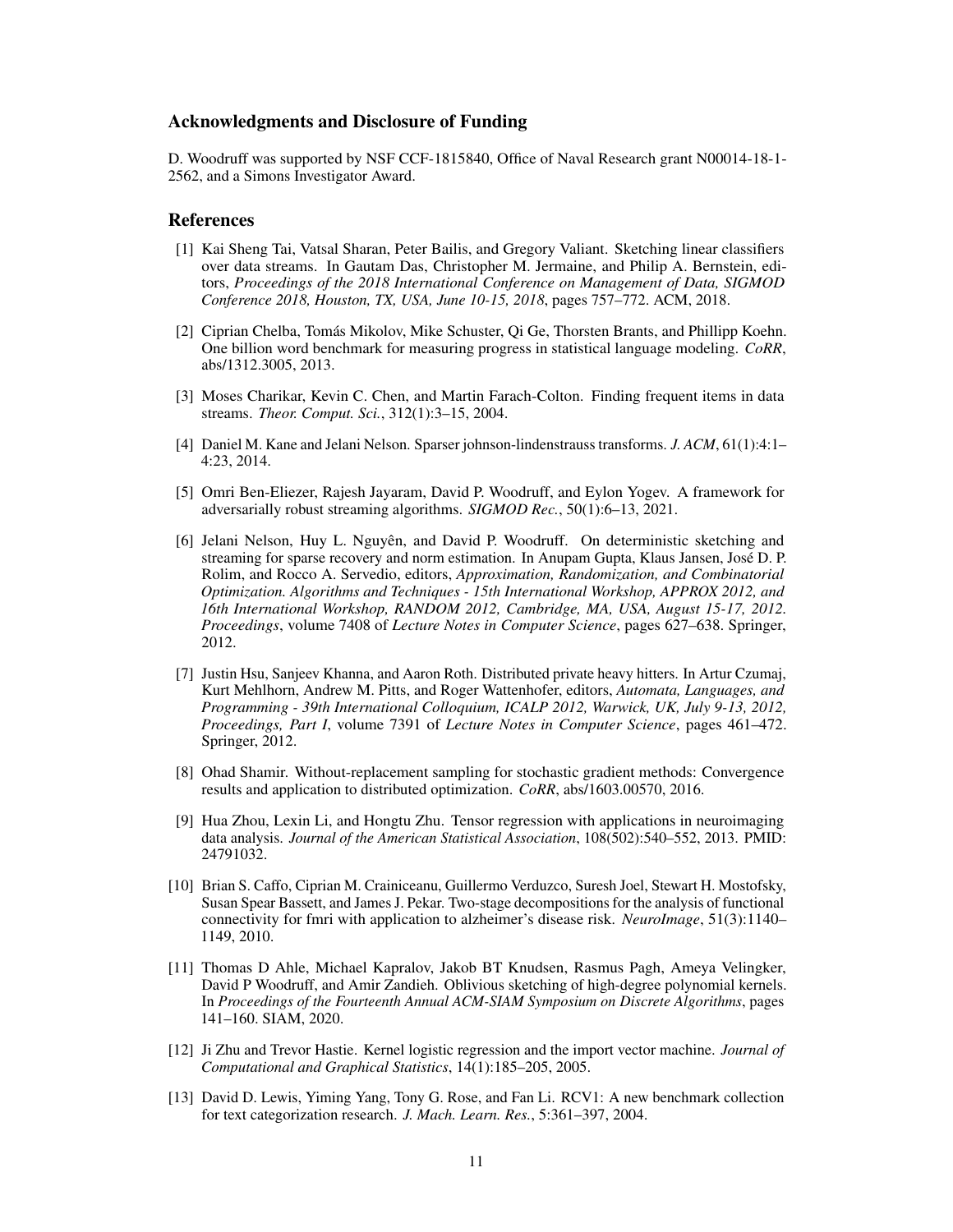- <span id="page-11-0"></span>[14] Akshay Kamath, Eric Price, and David P. Woodruff. A simple proof of a new set disjointness with applications to data streams. In Valentine Kabanets, editor, *36th Computational Complexity Conference, CCC 2021, July 20-23, 2021, Toronto, Ontario, Canada (Virtual Conference)*, volume 200 of *LIPIcs*, pages 37:1–37:24. Schloss Dagstuhl - Leibniz-Zentrum für Informatik, 2021.
- <span id="page-11-1"></span>[15] David P Woodruff. New algorithms for heavy hitters in data streams. *arXiv preprint arXiv:1603.01733*, 2016.
- <span id="page-11-2"></span>[16] Vladimir Braverman, Stephen R Chestnut, Nikita Ivkin, and David P Woodruff. Beating countsketch for heavy hitters in insertion streams. In *Proceedings of the forty-eighth annual ACM symposium on Theory of Computing*, pages 740–753, 2016.
- <span id="page-11-3"></span>[17] Vladimir Braverman, Stephen R Chestnut, Nikita Ivkin, Jelani Nelson, Zhengyu Wang, and David P Woodruff. Bptree: an  $\ell_2$  heavy hitters algorithm using constant memory. In *Proceedings of the 36th ACM SIGMOD-SIGACT-SIGAI Symposium on Principles of Database Systems*, pages 361–376, 2017.
- <span id="page-11-4"></span>[18] Sumit Ganguly and Anirban Majumder. Cr-precis: A deterministic summary structure for update data streams. In *IntErnational Symposium on Combinatorics, Algorithms, Probabilistic and Experimental Methodologies*, pages 48–59. Springer, 2007.
- <span id="page-11-5"></span>[19] Shanmugavelayutham Muthukrishnan. *Data streams: Algorithms and applications*. Now Publishers Inc, 2005.
- <span id="page-11-6"></span>[20] Amirali Aghazadeh, Ryan Spring, Daniel LeJeune, Gautam Dasarathy, Anshumali Shrivastava, and Richard G. Baraniuk. MISSION: ultra large-scale feature selection using count-sketches. In Jennifer G. Dy and Andreas Krause, editors, *Proceedings of the 35th International Conference on Machine Learning, ICML 2018, Stockholmsmässan, Stockholm, Sweden, July 10-15, 2018*, volume 80 of *Proceedings of Machine Learning Research*, pages 80–88. PMLR, 2018.
- <span id="page-11-7"></span>[21] Amirali Aghazadeh, Vipul Gupta, Alex DeWeese, O. Ozan Koyluoglu, and Kannan Ramchandran. Bear: Sketching bfgs algorithm for ultra-high dimensional feature selection in sublinear memory, 2020.
- <span id="page-11-8"></span>[22] Elad Hazan. Introduction to online convex optimization. *CoRR*, abs/1909.05207, 2019.
- <span id="page-11-9"></span>[23] Anna C. Gilbert and Piotr Indyk. Sparse recovery using sparse matrices. *Proc. IEEE*, 98(6):937– 947, 2010.
- <span id="page-11-10"></span>[24] Hossein Jowhari, Mert Saglam, and Gábor Tardos. Tight bounds for lp samplers, finding duplicates in streams, and related problems. In Maurizio Lenzerini and Thomas Schwentick, editors, *Proceedings of the 30th ACM SIGMOD-SIGACT-SIGART Symposium on Principles of Database Systems, PODS 2011, June 12-16, 2011, Athens, Greece*, pages 49–58. ACM, 2011.
- <span id="page-11-11"></span>[25] Kasper Green Larsen, Jelani Nelson, Huy L. Nguyen, and Mikkel Thorup. Heavy hitters via cluster-preserving clustering. In Irit Dinur, editor, *IEEE 57th Annual Symposium on Foundations of Computer Science, FOCS 2016, 9-11 October 2016, Hyatt Regency, New Brunswick, New Jersey, USA*, pages 61–70. IEEE Computer Society, 2016.
- <span id="page-11-14"></span>[26] Daniel M. Kane, Jelani Nelson, Ely Porat, and David P. Woodruff. Fast moment estimation in data streams in optimal space. In Lance Fortnow and Salil P. Vadhan, editors, *Proceedings of the 43rd ACM Symposium on Theory of Computing, STOC 2011, San Jose, CA, USA, 6-8 June 2011*, pages 745–754. ACM, 2011.
- <span id="page-11-12"></span>[27] J. Stamper, A. Niculescu-Mizil, S. Ritter, G. J. Gordon, and K.R. Koedinger. Algebra 1 2008- 2009. challenge data set from kdd cup 2010 educational data mining challenge. Find it at http://pslcdatashop.web.cmu.edu/KDDCup/downloads.jsp.
- <span id="page-11-13"></span>[28] Hsiang-Fu Yu, Hung-Yi Lo, Hsun-Ping Hsieh, Jing-Kai Lou, Todd G. McKenzie, Jung-Wei Chou, Po-Han Chung, Chia-Hua Ho, Chun-Fu Chang, Yin-Hsuan Wei, Jui-Yu Weng, En-Syu Yan, Che-Wei Chang, Tsung-Ting Kuo, Yi-Chen Lo, Po Tzu Chang, Chieh Po, Chien-Yuan Wang, Yi-Hung Huang, Chen-Wei Hung, Yu-Xun Ruan, Yu-Shi Lin, Shou-De Lin, Hsuan-Tien Lin, and Chih-Jen Lin. Feature engineering and classifier ensemble for kdd cup 2010. In JMLR Workshop and Conference Proceedings, 2011. To appear.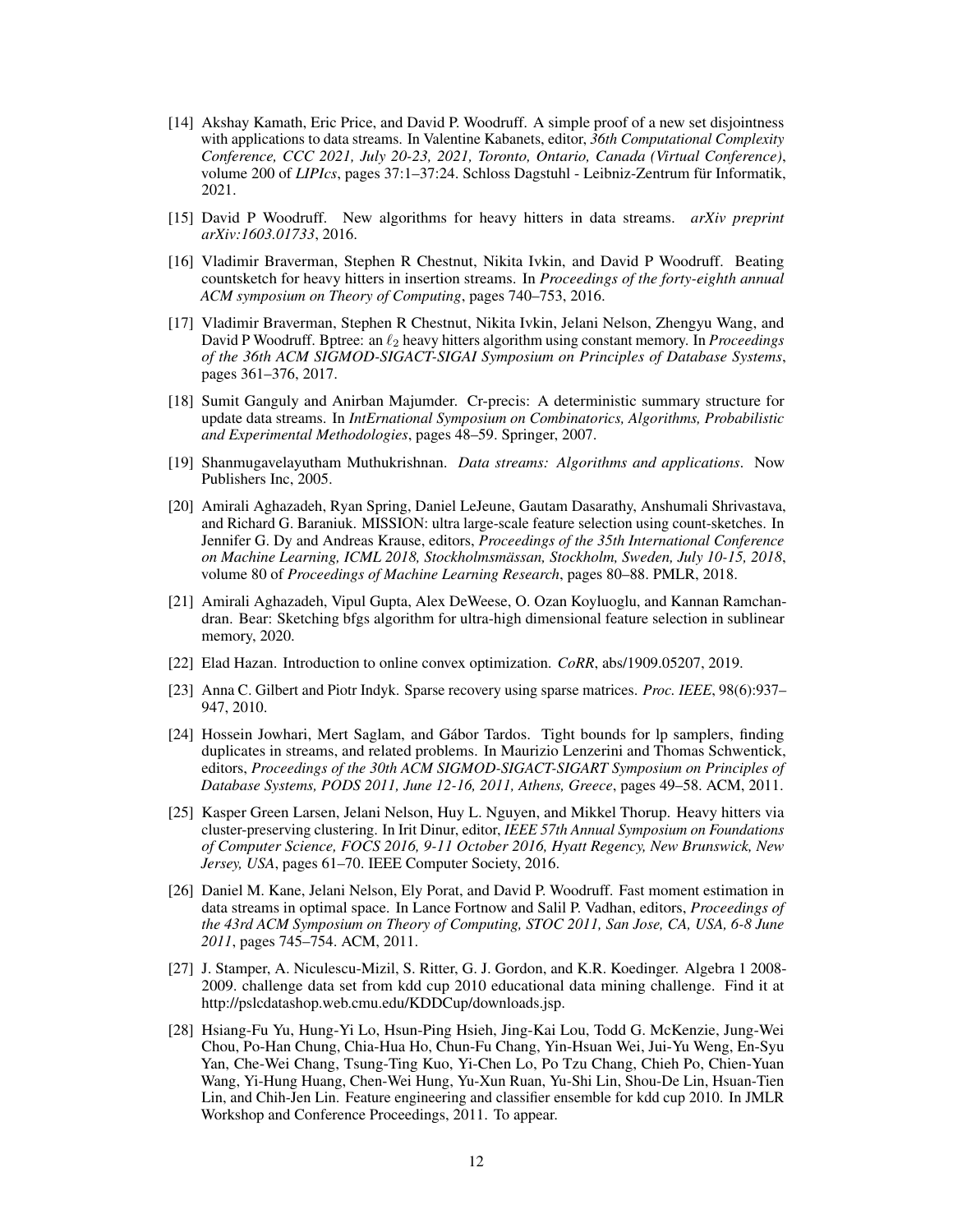- <span id="page-12-0"></span>[29] Justin Ma, Lawrence K. Saul, Stefan Savage, and Geoffrey M. Voelker. Identifying suspicious urls: an application of large-scale online learning. In Andrea Pohoreckyj Danyluk, Léon Bottou, and Michael L. Littman, editors, *Proceedings of the 26th Annual International Conference on Machine Learning, ICML 2009, Montreal, Quebec, Canada, June 14-18, 2009*, volume 382 of *ACM International Conference Proceeding Series*, pages 681–688. ACM, 2009.
- [30] Kilian Q. Weinberger, Anirban Dasgupta, John Langford, Alexander J. Smola, and Josh Attenberg. Feature hashing for large scale multitask learning. In Andrea Pohoreckyj Danyluk, Léon Bottou, and Michael L. Littman, editors, *Proceedings of the 26th Annual International Conference on Machine Learning, ICML 2009, Montreal, Quebec, Canada, June 14-18, 2009*, volume 382 of *ACM International Conference Proceeding Series*, pages 1113–1120. ACM, 2009.
- [31] Qinfeng Shi, James Petterson, Gideon Dror, John Langford, Alex Smola, Alex Strehl, and S. V. N. Vishwanathan. Hash kernels. In David van Dyk and Max Welling, editors, *Proceedings of the Twelth International Conference on Artificial Intelligence and Statistics*, volume 5 of *Proceedings of Machine Learning Research*, pages 496–503, Hilton Clearwater Beach Resort, Clearwater Beach, Florida USA, 16–18 Apr 2009. PMLR.
- [32] Lior Kamma, Casper Benjamin Freksen, and Kasper Green Larsen. Fully understanding the hashing trick. In Samy Bengio, Hanna M. Wallach, Hugo Larochelle, Kristen Grauman, Nicolò Cesa-Bianchi, and Roman Garnett, editors, *Advances in Neural Information Processing Systems 31: Annual Conference on Neural Information Processing Systems 2018, NeurIPS 2018, December 3-8, 2018, Montréal, Canada*, pages 5394–5404, 2018.
- [33] Ryan Spring, Anastasios Kyrillidis, Vijai Mohan, and Anshumali Shrivastava. Compressing gradient optimizers via count-sketches. In Kamalika Chaudhuri and Ruslan Salakhutdinov, editors, *Proceedings of the 36th International Conference on Machine Learning*, volume 97 of *Proceedings of Machine Learning Research*, pages 5946–5955. PMLR, 09–15 Jun 2019.
- [34] Robert Calderbank, Sina Jafarpour, and Robert Schapire. Compressed learning: Universal sparse dimensionality reduction and learning in the measurement domain. Technical report, 2009.
- [35] Alexander Munteanu, Simon Omlor, and David P. Woodruff. Oblivious sketching for logistic regression. In Marina Meila and Tong Zhang, editors, *Proceedings of the 38th International Conference on Machine Learning, ICML 2021, 18-24 July 2021, Virtual Event*, volume 139 of *Proceedings of Machine Learning Research*, pages 7861–7871. PMLR, 2021.
- [36] Sébastien Bubeck. Convex optimization: Algorithms and complexity. *Found. Trends Mach. Learn.*, 8(3-4):231–357, 2015.
- [37] D. Sivakumar. Algorithmic derandomization via complexity theory. In *Proceedings of the Thiry-Fourth Annual ACM Symposium on Theory of Computing*, STOC '02, page 619–626, New York, NY, USA, 2002. Association for Computing Machinery.

#### Checklist

- 1. For all authors...
	- (a) Do the main claims made in the abstract and introduction accurately reflect the paper's contributions and scope? [Yes]
	- (b) Did you describe the limitations of your work? [Yes]
	- (c) Did you discuss any potential negative societal impacts of your work? [N/A]
	- (d) Have you read the ethics review guidelines and ensured that your paper conforms to them? [Yes]
- 2. If you are including theoretical results...
	- (a) Did you state the full set of assumptions of all theoretical results? [Yes]
	- (b) Did you include complete proofs of all theoretical results? [Yes]
- 3. If you ran experiments...